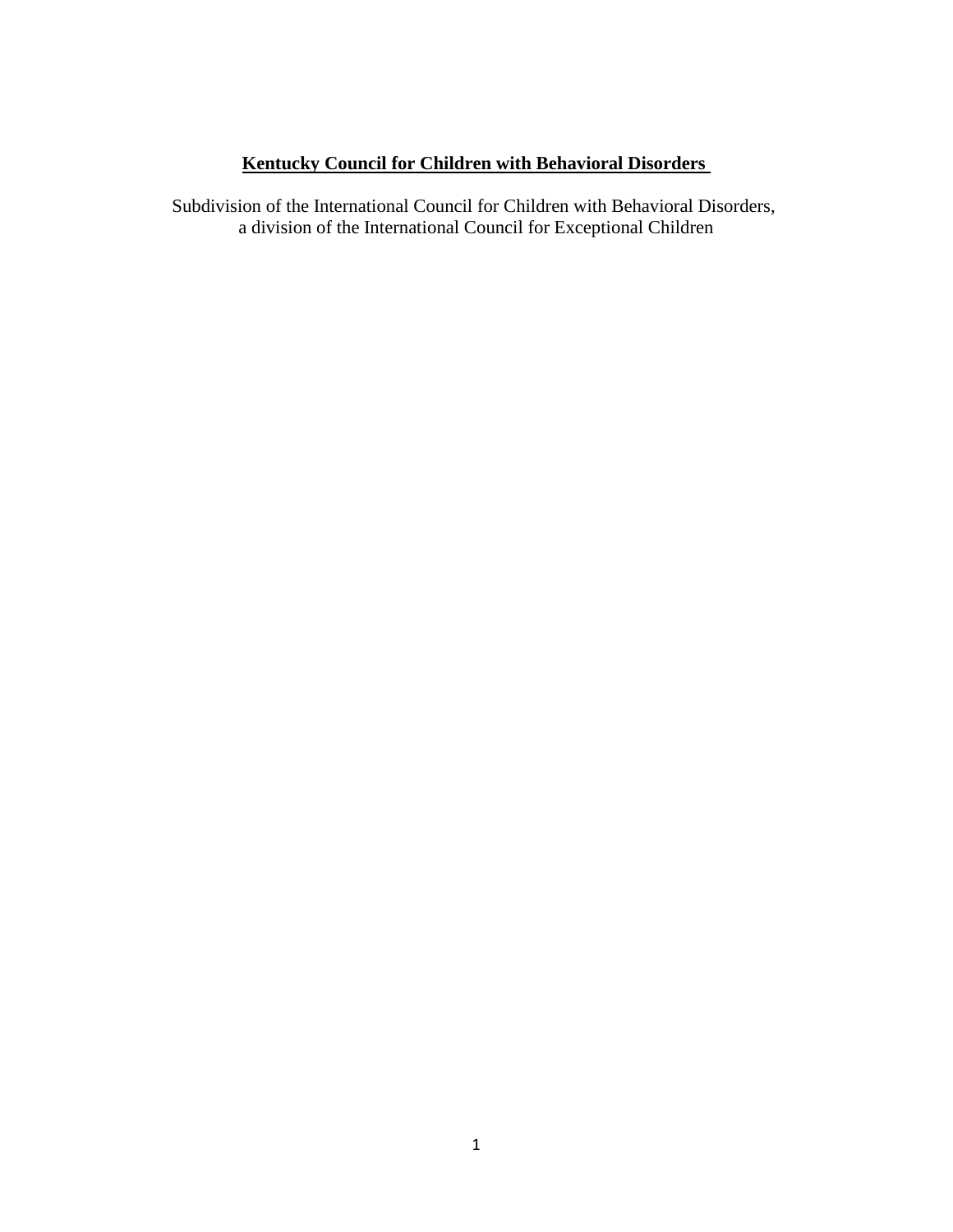### KYCCBD Handbook

## Constitution, Policies & Procedures Manual

### I. Constitution

- Article I- Name Article II- Purpose Article III- Membership Article IV- Officers Article V- Executive Board Article VI- Committees Article VII- Meetings Article VIII- Dissolution Article IX- Amendments Article X- Conflict of Interest Policy
- II. Policies and Procedures
	- I. Conflict of Interest
	- II. Meetings
	- III. Reimbursement
	- IV. Social Media
	- V. Committees
	- VI. Executive Officers/Board Members
	- VII. Duties of Executive Officers/Board Members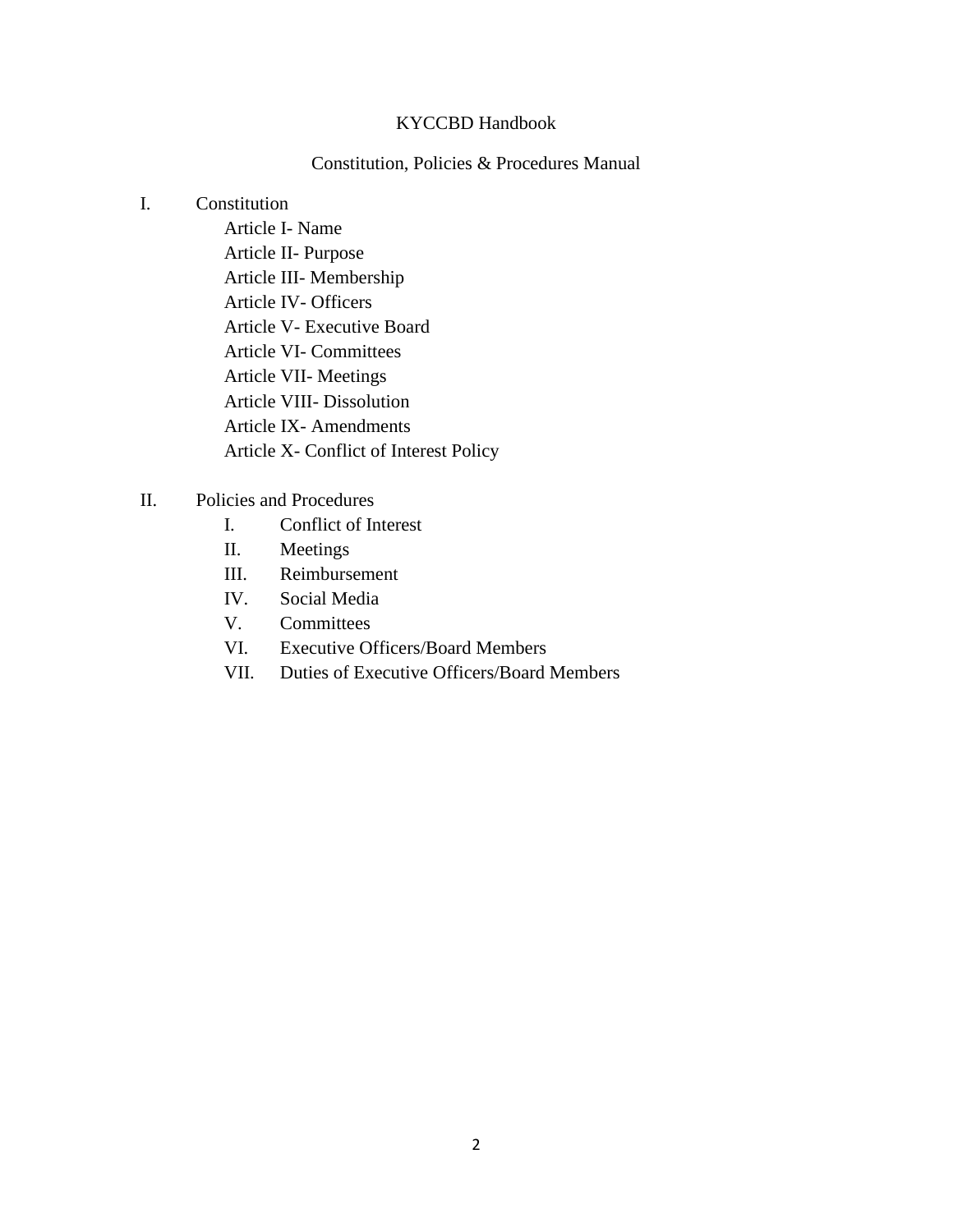# **Constitution** Revision, October 2020 **CONSTITUTION**

### Kentucky Council for Children with Behavioral Disorders

#### ARTICLE I - Name

- Section 1. The name of this organization shall be the Kentucky Council for Children with Behavioral Disorders (KYCCBD), a Subdivision of the International Council for Children with Behavioral Disorders (CCBD), a division of the International Council for Exceptional Children (CEC).
- Section 2. KYCCBD shall be recognized as an official subdivision of the International Council for Children with Behavioral Disorders (CCBD), a division of the International Council for Exceptional Children (CEC).

#### ARTICLE II - Purpose

- Section 1. The Kentucky Council for Children with Behavioral Disorders Subdivision of the International Council for Children with Behavioral Disorders shall be a nonprofit, professional educational association, organized exclusively for charitable purposes [within the meaning of  $501(c)(3)$  of the Internal Revenue Code of 1954 (or the corresponding provision of any future U.S. Internal Revenue Law)].
- Section 2. The primary purpose of the KYCCBD shall be to promote the education and general welfare of children and youth with behavioral disorders or serious emotional disturbance.
- Section 3. KYCCBD shall encourage and promote professional growth and research as a means of better understanding the problems related to children and youth with behavioral disorders or serious emotional disturbance.
- Section 4. Notwithstanding any other provisions of these articles KYCCBD shall not carry on any other activities not permitted to be carried on by:
	- A. an organization exempt from federal income tax under Section  $501(c)(3)$  of the Internal Revenue Code of 1954 (or the corresponding provision of any future U.S. Internal Revenue Law), or
	- B. an organization whose contributions to which are deductible under section 170(c)(3) of the Internal Revenue Code of 1954 (or the corresponding provision of any future U.S. Internal Revenue Law).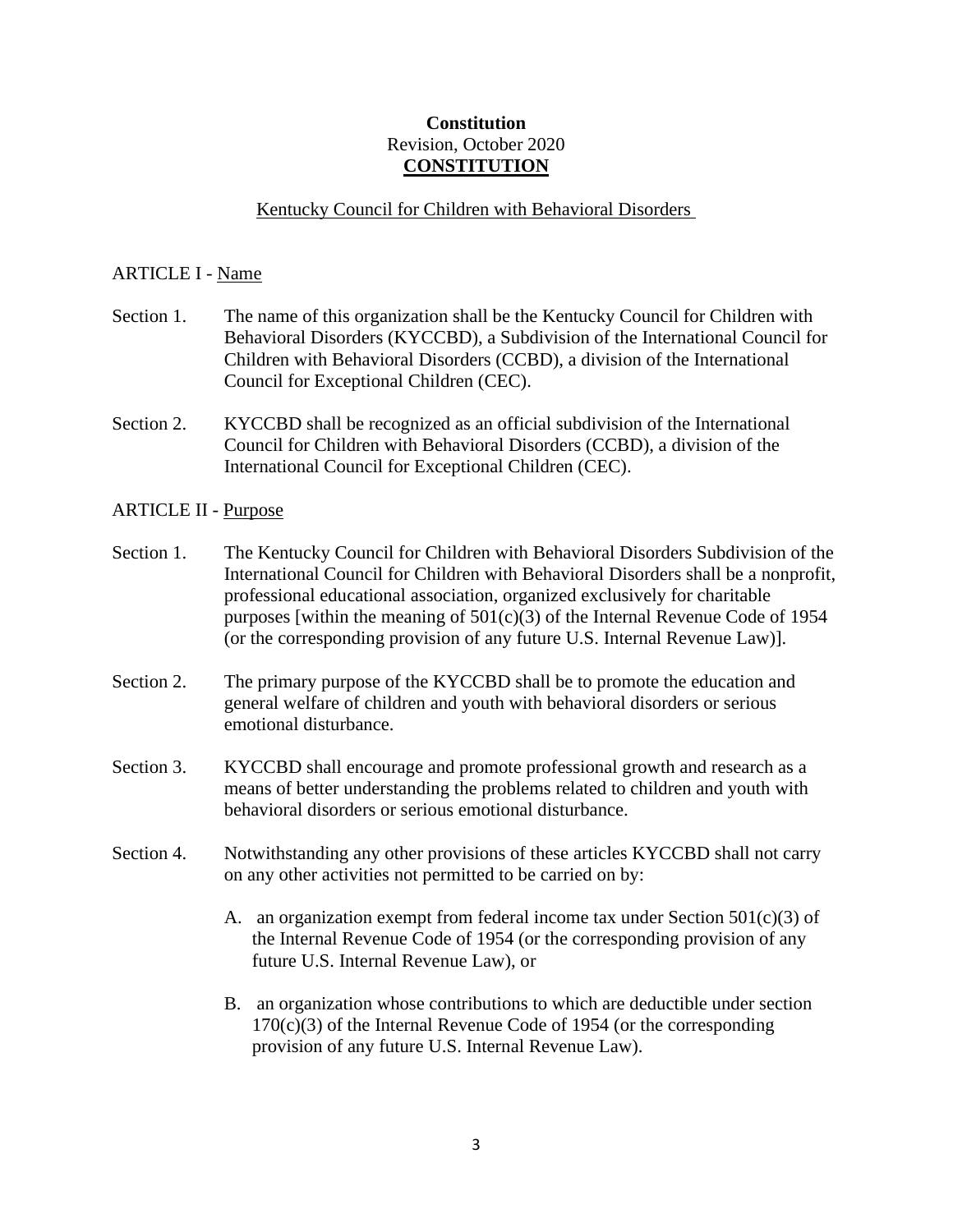## ARTICLE III - Membership

- Section 1. KYCCBD shall maintain a minimum of fifteen (15) paying members who shall meet the membership qualifications established by the Representative Assembly of the International Council for Exceptional Children and as may have been supplemented by the Council for Children with Behavioral Disorders.
- Section 2. All members of KYCCBD must hold concurrent membership in CEC and CCBD.
- Section 3. Any person concerned with the education of children and youth with behavioral disorders, or in a field closely associated therewith, may become an active member of KYCCBD Subdivision of CCBD after meeting the requirements of Sections 1 and 2 above, and upon payment of any established dues.
- Section 4. Students may apply for student membership (a CEC membership is required and CCBD is added as a subdivision).
- Section 5. Active members shall be entitled to all rights and privileges of CCBD.
- Section 6. The membership year shall coincide with that of the individual's membership in CEC and CCBD.
- Section 7. All members must abide by all official decisions of CEC and its Representative Assembly, as well as CCBD.

### ARTICLE IV - Officers

- Section 1. The elected officers of KYCCBD shall be as follows: president, vice president, secretary, treasurer, and immediate past president.
- Section 2. Terms of officers shall be as follows: president, vice-president, and immediate past-president each serve **two years**; The secretary shall be elected in evennumbered years serving for two years and the treasurer in odd numbered years serving for four years.
- Section 3. The fiscal year and administrative term of office shall be July 1 June 30.
- Section 4. Procedures for filling vacancies:
	- A. A vacancy in the office of President shall be filled by automatic succession of the **Vice President** to the office.

B. A vacancy in any of the offices, except president shall be declared and filled by action of the Executive Board upon recommendation by the president, and such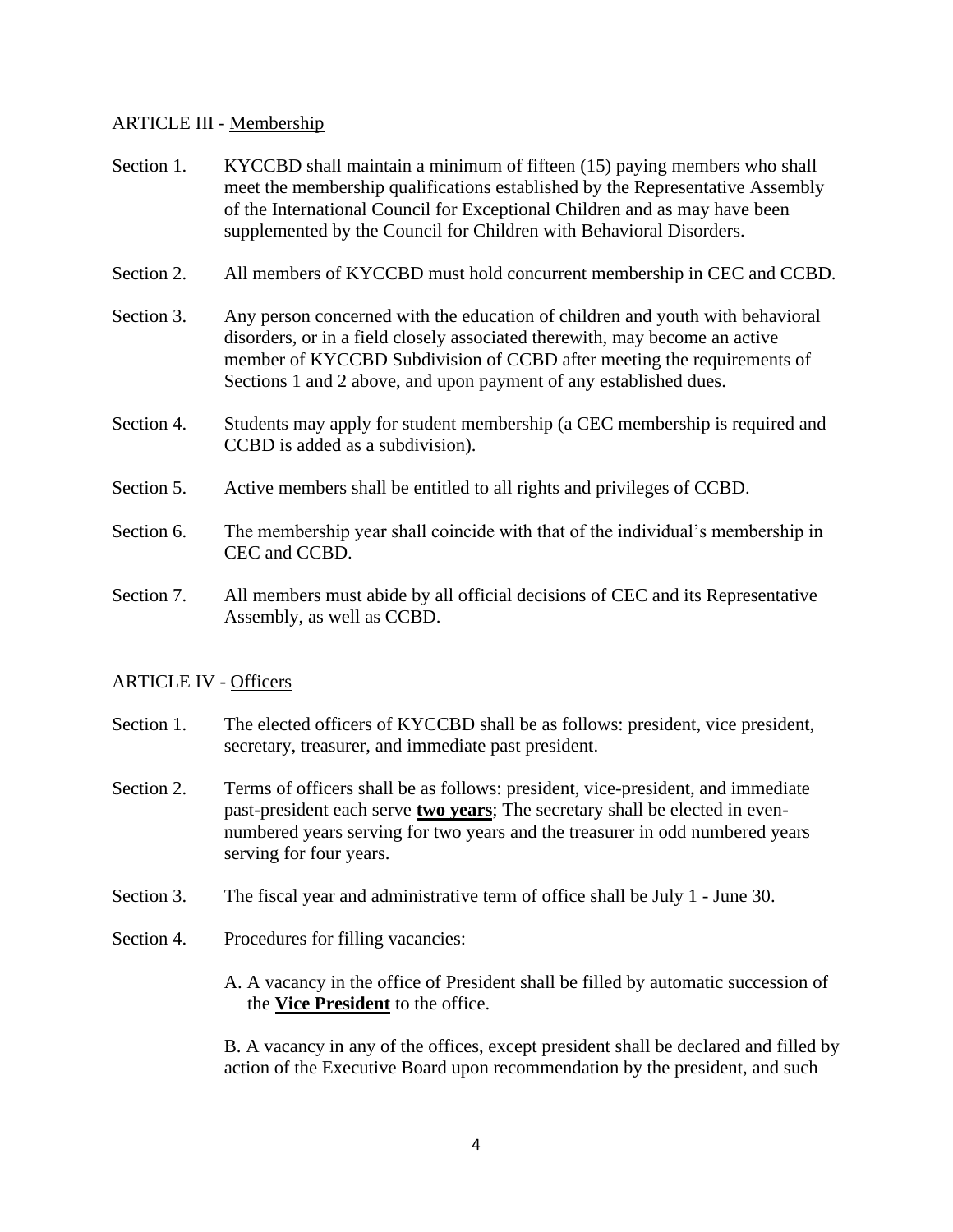person(s) shall serve only until the end of the current administrative year or until replaced by a duly elected successor.

Section 5. Individuals must currently be members of CEC, and CCBD in order to be nominated for office. Officers must maintain current membership in CEC, and in CCBD throughout their term of office. Failure to maintain such membership may result in immediate removal from office.

### Section 6. Removal from Office

- A. A petition for removal of a KYCCBD officer shall be signed by at least five (5) members of the KYCCBD and submitted in writing to the president. If the president is the subject of the petition; it shall be submitted to the Executive Board.
- B. The president (or Vice President) shall, within seven (7) days, notify each Executive Board member in writing of the receipt of such a petition, solicit relevant evidence from all parties concerned, and call a special meeting of the Executive Board to consider the matter within thirty (30) days following receipt of the petition.
- C. At this Executive Board meeting an opportunity shall be made available to all interested parties to present any relevant evidence. A two-thirds majority vote of the members present, provided there is a quorum, is necessary for removal of the officer. Removal from office is effective immediately.
- D. The officer being considered for removal shall be provided with the results of the Executive Board action in writing within seven (7) days of the above mentioned meeting.

# ARTICLE V - Executive Board

- Section 1. The President, Vice-President, immediate past-President, Secretary, Treasurer, Partnership Representative(s), CAN Coordinator, Members at Large, Communications Chair, Behavior Institute Chair, and any chairperson(s) of other standing committees shall constitute the Executive Board.
- Section 2. A quorum shall be constituted by fifty-one percent (51%), via face-to-face, virtual, email, or phone of the number of KYCCBD Executive Board members.
- Section 3. The Executive Board shall meet at least once a year. This meeting shall be called by the President.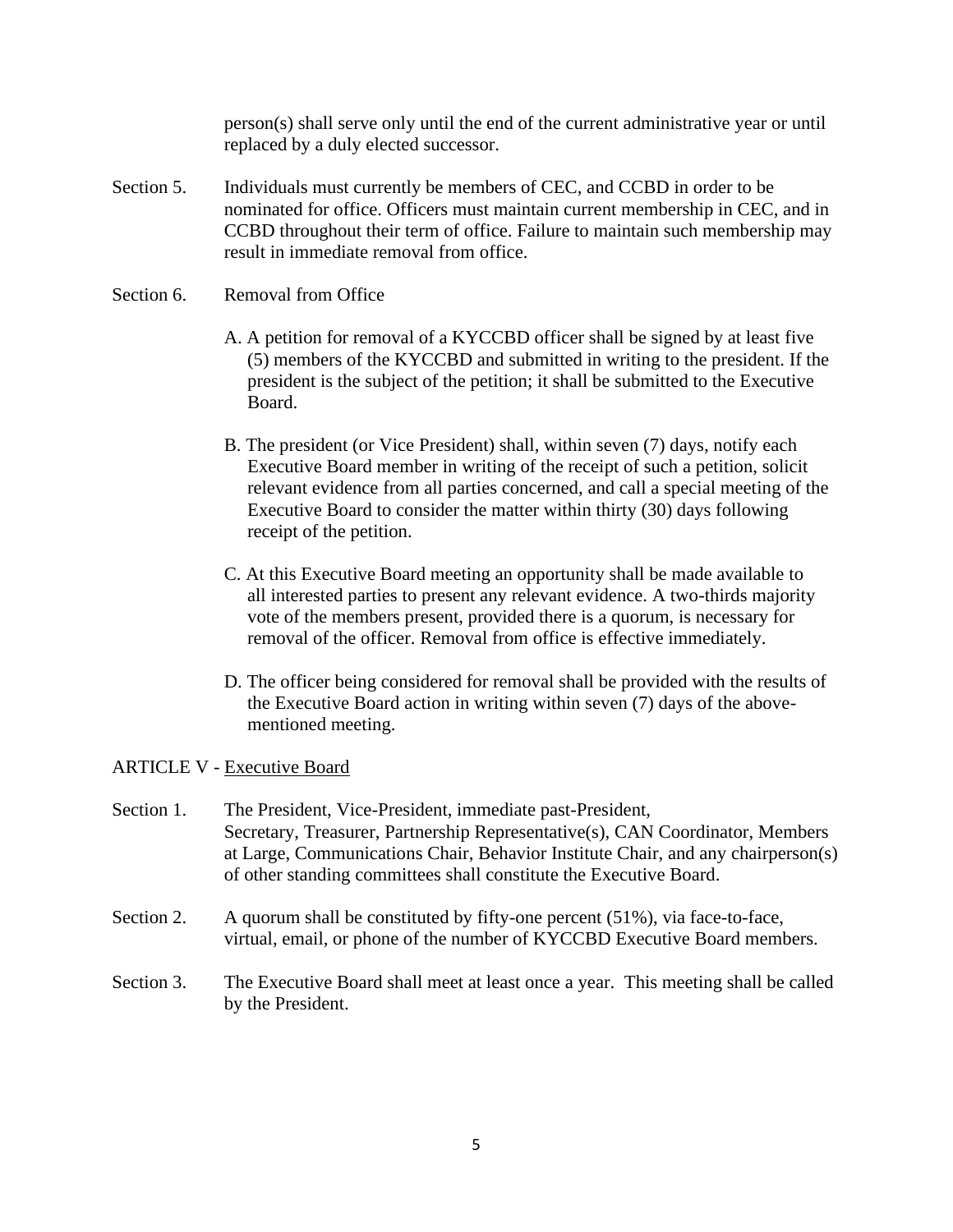## ARTICLE VI - Committees

Section 1. Committees may be established, and their functions assigned at the discretion of the president. Such establishment must clearly indicate the purpose and length of service of the committee and its members.

### ARTICLE VII - Meetings

- Section 1. A minimum of one annual business meeting shall be held.
- Section 2. The Executive Board of KYCCBD shall have the authority to conduct regional meetings, conventions, or conferences, in addition to the annual meeting.
- Section 3. KYCCBD shall submit an annual report, by September 1 of each year, to the Executive Board of CCBD.

#### ARTICLE VIII - Dissolution

- Section 1. In the event of dissolution KYCCBD, its Executive Board shall, after payment of all liabilities, of KYCCBD, dispose of all assets of the subdivision by one of the following methods:
	- A. forwarding all assets to CCBD (a non-profit organization, having an exempt status under section  $501(c)(3)$  of the Internal Revenue Code of 1954, or the corresponding provision of any future U.S. Internal Revenue Law) with a request that they be retained in a non-interest bearing account and be made available to the subdivision, should it ever be reorganized;
	- B. contributing all assets to the Foundation for Exceptional Children (a nonprofit public foundation, having an exempt status under section  $501(c)(3)$  of the Internal Revenue Code of 1954, or the corresponding provision of any future U.S. Internal Revenue Law) which operates to advance the education of exceptional children and youth;
	- C. contributing all assets to a national or local non-profit fund, foundation, or corporation operated exclusively for charitable, educational, religious, and/or scientific purposes and which has established its tax exempt status under section 501(c)(3) of the Internal Revenue Code of 1954, or the corresponding provision of any future U.S. Internal Revenue Law, and has its purpose to serve the needs of exceptional youth, children, young children, and/or infants.
- Section 2. Under no circumstances shall any of the property or assets of KYCCBD, during its existence or upon the dissolution thereof, be distributed to any officer, member, employee, or subsidiary of KYCCBD.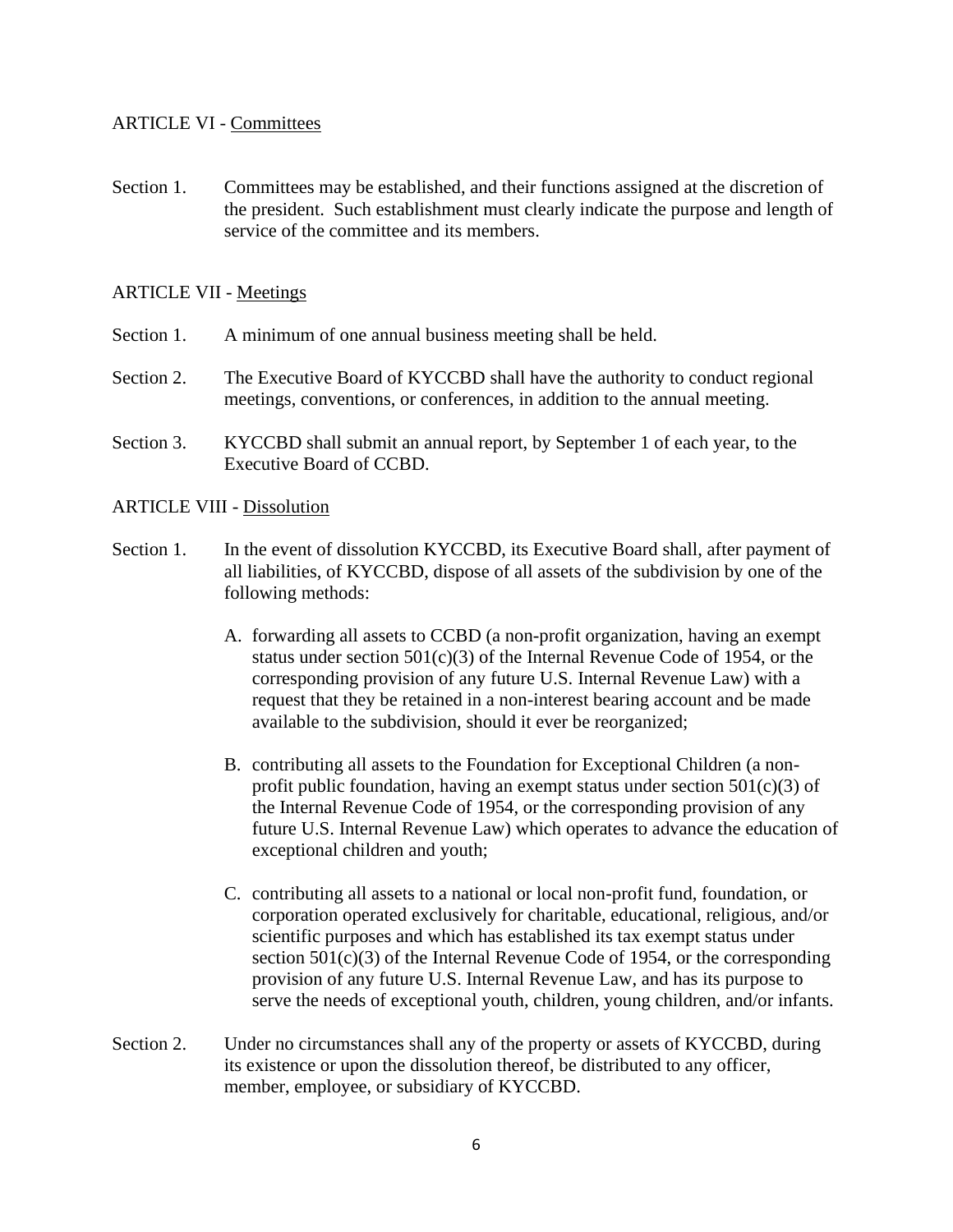### ARTICLE IX - Amendments

## Section 1. A. KYCCBD constitution may be amended two-thirds  $(2/3)$  of the members present in person or by electronic means (email, virtual, etc.) and voting.

- B. Proposed amendments to KYCCBD constitution must (1) be petitioned by ten (10) active members, and (2) circulated by email to the active membership within eight (8) months thereafter and is subject to a vote on or before the annual business meeting of KYCCBD. All amendments must be submitted in writing to the KYCCBD President.
- Section 2. The policies and procedures of KYCCBD may be amended by an email vote and passed by a simple majority vote.
- Section 3. KYCCBD President shall inform the Executive Board of CCBD of any amendments to KYCCBD constitution. An up-to-date copy of the Constitution must be on file with CCBD at all times.

## ARTICLE X - Conflict of Interest Policy

1. Purpose

The purpose of the conflict of interest policy is to protect The Kentucky Council for Children with Behavior Disorders' (KYCCBD) interest when it is contemplating entering into a transaction or arrangement that might benefit the private interest of an officer or director of KYCCBD or might result in a possible excess benefit transaction. This policy is intended to supplement but not replace any applicable state and federal laws governing conflict of interest applicable to nonprofit and charitable organizations.

- 2. Definitions
	- A. Interested Person

Any director, principal officer, or member of a committee with governing board delegated powers, who has a direct or indirect financial interest, as defined below, is an interested person.

### B. Financial Interest

A person has a financial interest if the person has, directly or indirectly, through business, investment, or family:

a. An ownership or investment interest in any entity with which KYCCBD has a transaction or arrangement,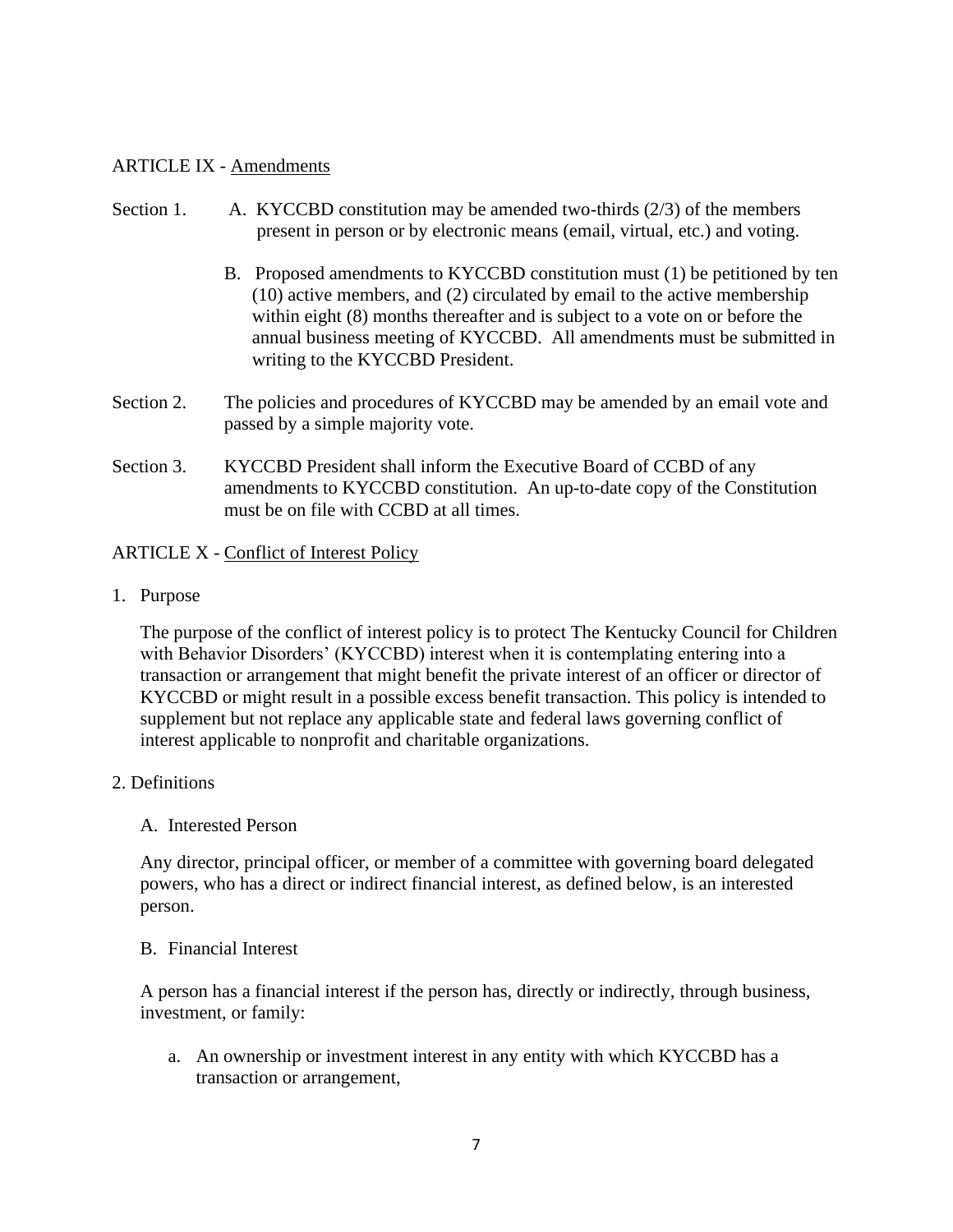- b. A compensation arrangement with KYCCBD or with any entity or individual with which KYCCBD has a transaction or arrangement, or
- c. A potential ownership or investment interest in, or compensation arrangement with, any entity or individual with which KYCCBD is negotiating a transaction or arrangement.

Compensation includes direct and indirect remuneration as well as gifts or favors that are not insubstantial.

A financial interest is not necessarily a conflict of interest. Under Article III, Section 2, a person who has a financial interest may have a conflict of interest only if the appropriate governing board or committee decides that a conflict of interest exists.

# **POLICIES AND PROCEDURES**

### I. Conflict of Interest – Procedures

#### A. Duty to Disclose

In connection with any actual or possible conflict of interest, an interested person must disclose the existence of the financial interest and be given the opportunity to disclose all material facts to the directors and members of committees with governing board delegated powers considering the proposed transaction or arrangement.

### B. Determining Whether a Conflict of Interest Exists

After disclosure of the financial interest and all material facts, and after any discussion with the interested person, he/she shall leave the governing board meeting while the determination of a conflict of interest is discussed and voted upon. The remaining board members shall decide if a conflict of interest exists.

### C. Procedures for Addressing the Conflict of Interest

- 1. An interested person may make a presentation at the governing board meeting, but after the presentation, he/she shall leave the meeting during the discussion of, and the vote on, the transaction or arrangement involving the possible conflict of interest.
- 2. The President or designee shall, if appropriate, appoint a disinterested person or committee to investigate alternatives to the proposed transaction or arrangement.
- D. Violations of the Conflicts of Interest Policy
	- 1. If the governing board has reasonable cause to believe a member has failed to disclose actual or possible conflicts of interest, it shall inform the member of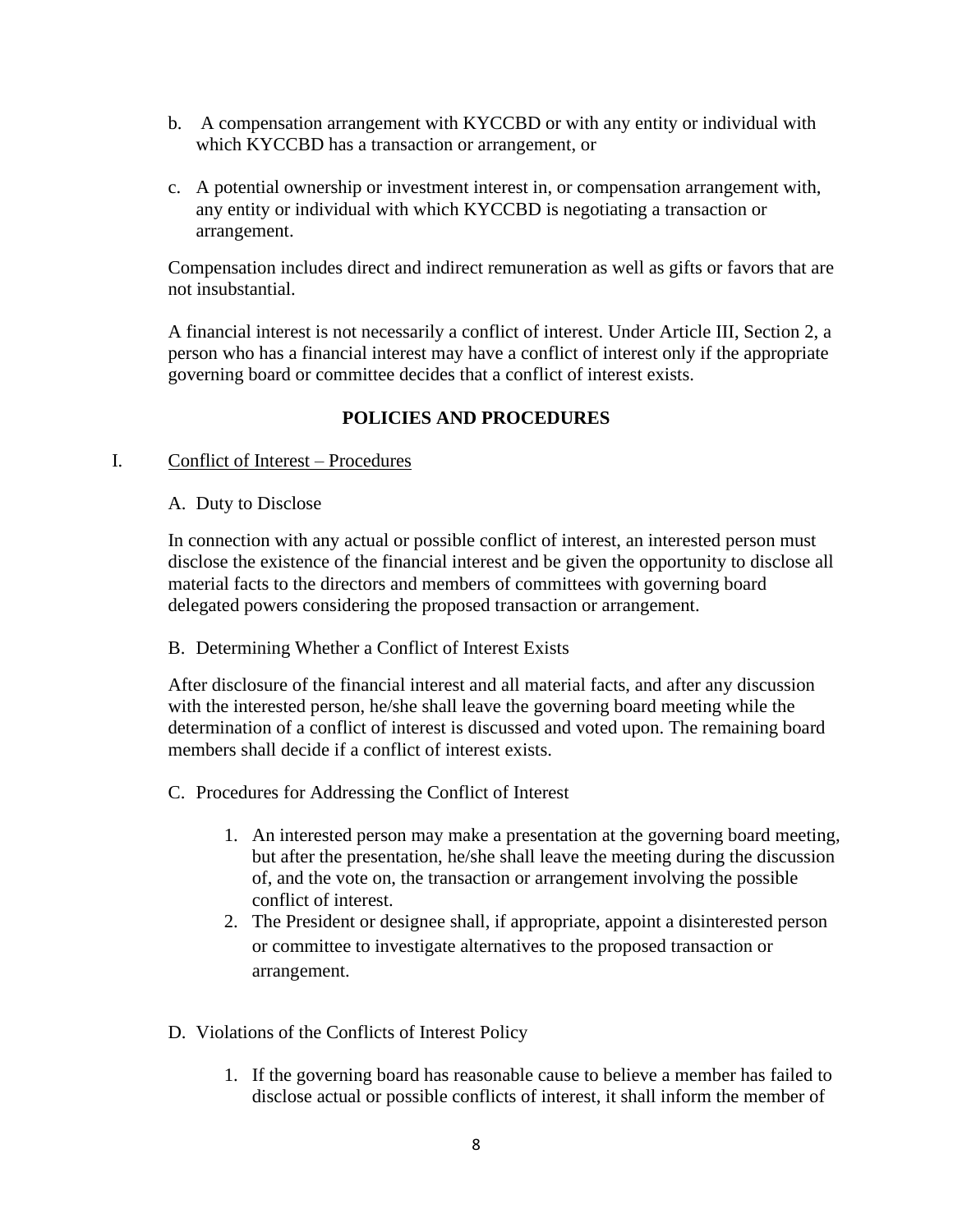the basis for such belief and afford the member an opportunity to explain the alleged failure to disclose.

- 2. If, after hearing the member's response and after making further investigation as warranted by the circumstances, the governing board determines the member has failed to disclose an actual or possible conflict of interest, it shall take appropriate disciplinary and corrective action.
- E. Records of Proceedings
	- 1. The minutes of the governing board and all committees with board delegated powers shall contain:
	- 2. The names of the persons who disclosed or otherwise were found to have a financial interest in connection with an actual or possible conflict of interest, the nature of the financial interest, any action taken to determine whether a conflict of interest was present, and the governing board's decision as to whether a conflict of interest in fact existed.
	- 3. The names of the persons who were present for discussions and votes relating to the transaction or arrangement, the content of the discussion, including any alternatives to the proposed transaction or arrangement, and a record of any votes taken in connection with the proceedings.
- F. Compensation
	- 1. A voting member of the governing board who receives compensation, directly or indirectly, from KYCCBD for services is precluded from voting on matters pertaining to that member's compensation.
	- 2. A voting member of any committee whose jurisdiction includes compensation matters and who receives compensation, directly or indirectly, from KYCCBD for services is precluded from voting on matters pertaining to that member's compensation.
	- 3. No voting member of the governing board or any committee whose jurisdiction includes compensation matters and who receives compensation, directly or indirectly, from KYCCBD, either individually or collectively, is prohibited from providing information to any committee regarding compensation.
- G. Annual Statements
	- 1. Each director, principal officer and member of a committee with governing board delegated powers shall annually sign a statement which affirms such person:
		- a) Has received a copy of the conflicts of interest policy,
		- b) Has read and understands the policy,
		- c) Has agreed to comply with the policy, and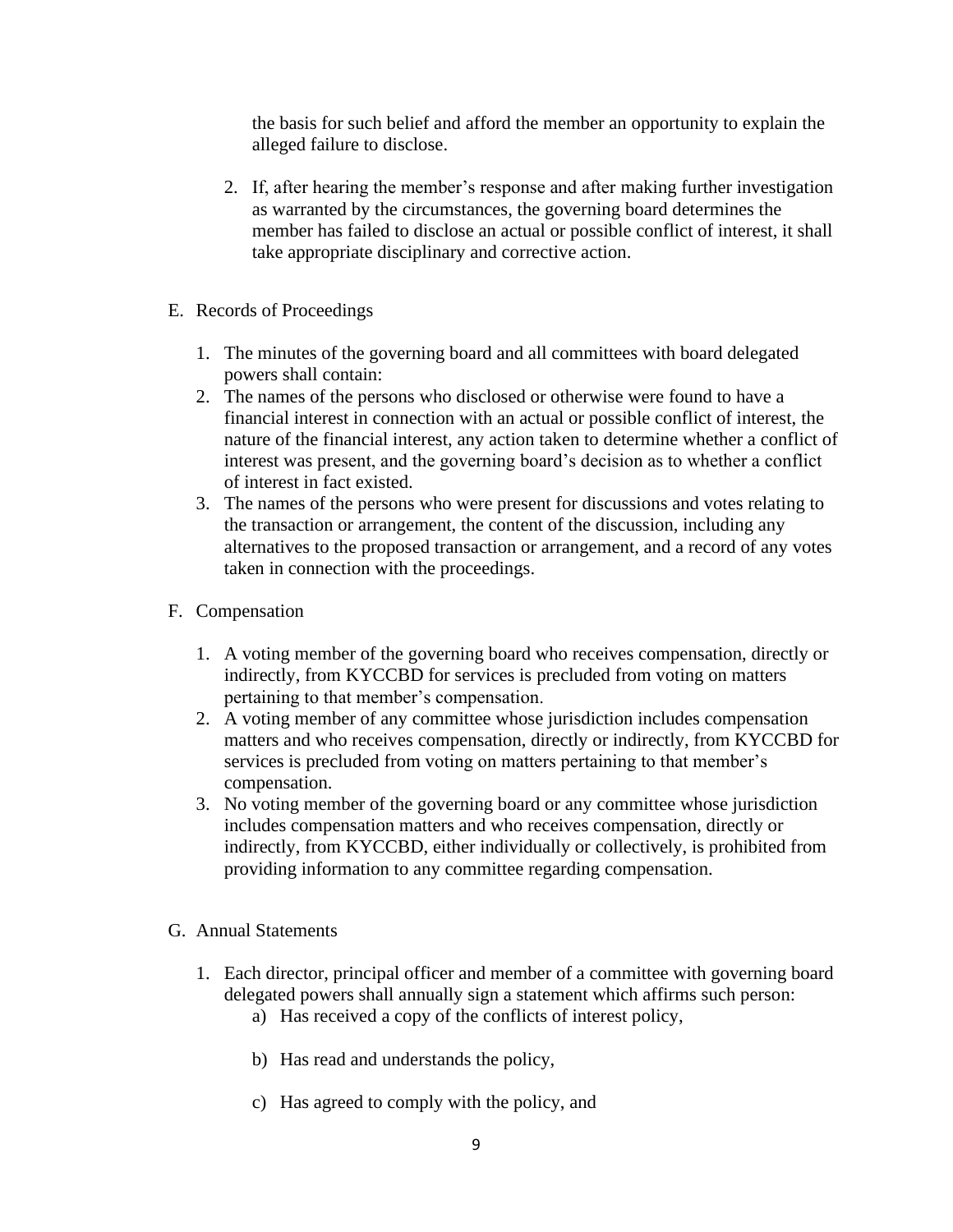- d) Understands KYCCBD is charitable and in order to maintain its federal tax exemption it must engage primarily in activities which accomplish one or more of its tax-exempt purposes.
- H. Periodic Reviews
	- 1. To ensure KYCCBD operates in a manner consistent with charitable purposes and does not engage in activities that could jeopardize its tax-exempt status, periodic reviews shall be conducted. The periodic reviews shall, at a minimum, include the following subjects:
	- 2. Whether compensation arrangements and benefits are reasonable, based on competent survey information and the result of arm's length bargaining.
	- 3. Whether partnerships, joint ventures, and arrangements with management organizations conform to KYCCBD's written policies, are properly recorded, reflect reasonable investment or payments for goods and services, further charitable purposes and do not result in inurnment, impermissible private benefit or in an excess benefit transaction.
- I. Use of Outside Experts
	- 1. When conducting the periodic reviews as provided for in H. Periodic Reviews, KYCCBD may, but need not, use outside advisors. If outside experts are used, their use shall not relieve the governing board of its responsibility for ensuring periodic reviews are conducted (i.e. Accountant for filing 403 B status, taxes, or additional paperwork).

### II. Meetings

A. Quorum - Except as herein otherwise stated, a quorum shall be defined as 51% or more of the elected board members and chairs of standing committees for transaction of business. Every act or decision done or made by a majority of the KYCCBD Executive Board members present at a meeting duly held, at which a quorum is present, shall be the act of the KYCCBD Executive Board, provided, however, that a minority of the KYCCBD Executive Board members, in absence of a quorum, may not transact any business but may adjourn any meeting of the KYCCBD Executive Board.

In the event that less than a quorum is in attendance for any KYCCBD Executive Board meeting, those present may function in an advisory capacity at the direction of the president, after which the president may seek KYCCBD Executive Board acceptance of the group's recommendations.

B. Notice - (statement of compliance with the Open Meetings Act/Law); statement about date, time, and location announcements for Executive Board members, KYCCBD members, interested parties.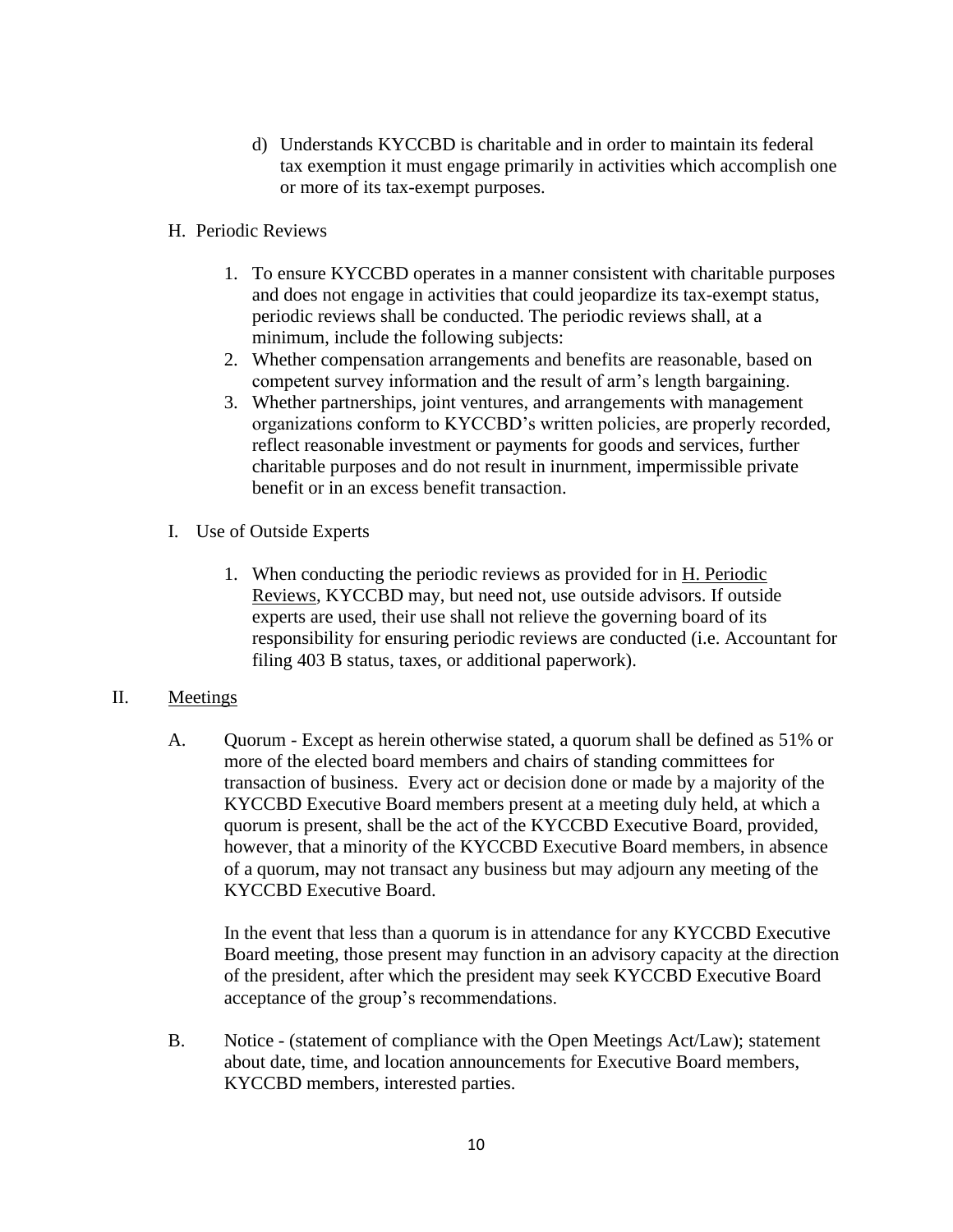KYCCBD Executive Board members will receive at least 2 weeks' notice of Executive Board meeting time, day, and location.

C. Executive Board Meetings - The KYCCBD president shall serve as presiding officer.

The KYCCBD Executive Board shall adopt Robert's Rules of Order for the conduct of its meetings.

Each KYCCBD officer shall possess one vote. No KYCCBD Executive Board member shall vote by proxy, and no KYCCBD Executive Board member shall cast more than one vote, even if they are representing more than one office.

In the event of a need to transact KYCCBD Executive Board business for which a meeting is impractical, the KYCCBD president may call for a mail, phone, or electronic vote. The results of which will be confirmed at the next official KYCCBD Executive Board meeting.

- D. Annual Business Meetings (also called Regular/General Meetings) One annual business meeting is required of KYCCBD and will be held at the Fall Conference. The KYCCBD Executive Board will attempt to have an additional meeting at the Behavior Institute.
- E. General Member Meetings The KYCCBD Executive Board will have one (1) general member meeting held during the fall Conference. The KYCCBD Executive Board will attempt to have an additional meeting at the Behavior Institute.
- F. Special Meetings Additional KYCCBD Executive Board meetings may be held as needed, as well as in conjunction with KYCCBD Behavior Institute planning meetings. These additional meetings are at the discretion of the KYCCBD president, and all Executive Board members will be notified in advance if such meetings will be held. Special KYCCBD Executive Board meetings may be called by the KYCCBD president upon concurrence by a majority of the KYCCBD Executive Board members polled by letter or phone. The KYCCBD Executive Board members shall have the authority to conduct regional meetings, conferences, or conventions. Consideration will be given to utilizing existing technology (e.g., teleconferencing, videoconferencing) to conduct meetings for convenience and to help defray Executive Board member travel/expenses.
- III. Reimbursement- The KYCCBD fiscal year runs from July 1 to June 30. All receipts must be submitted prior to June 30 in order to be reimbursed for that fiscal year.

Reimbursement to a KYCCBD Executive Board member for travel/mileage, meals, and/or lodging is contingent upon staying at and participating in the approved meeting/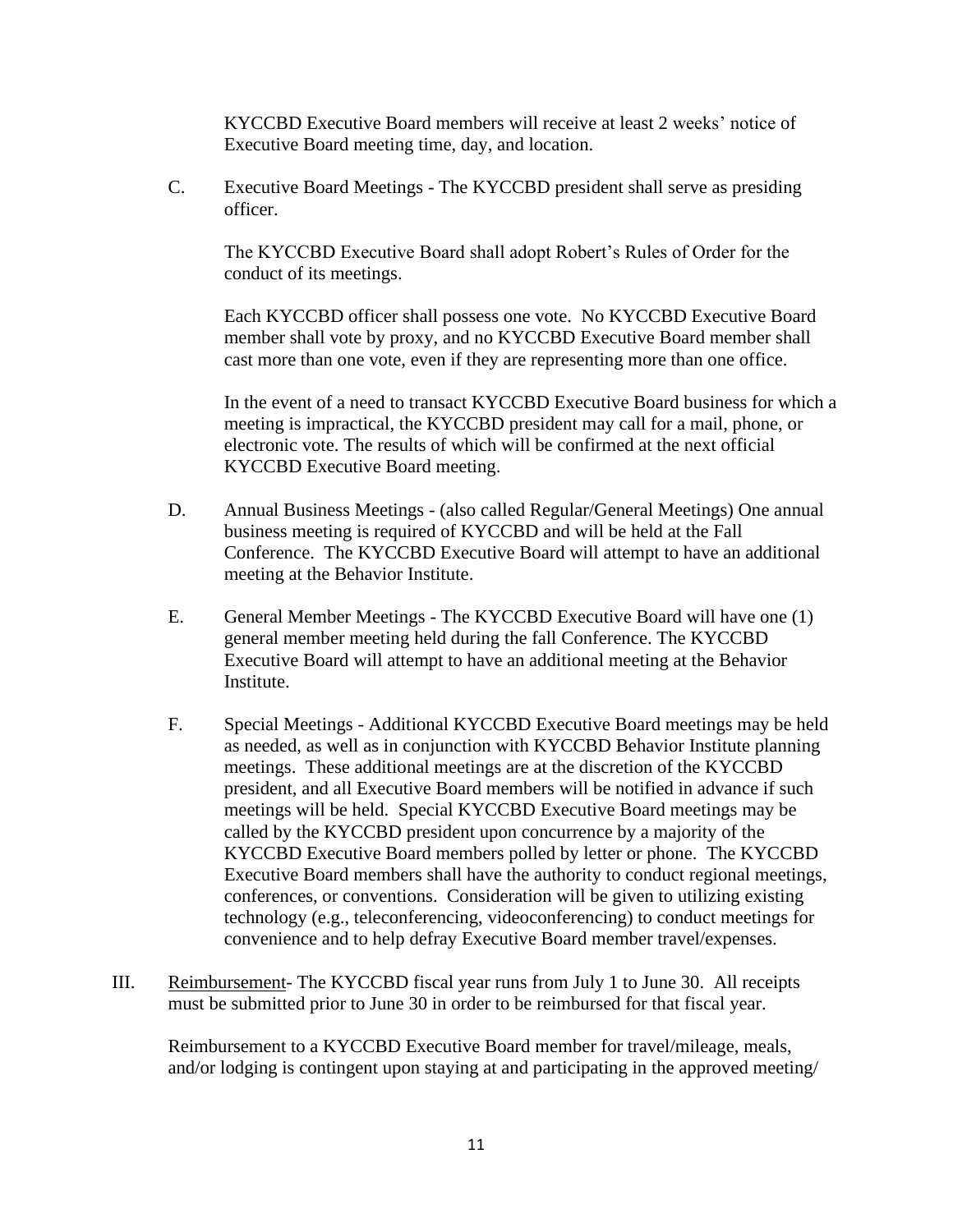conference/institute. Board Members will be reimbursed for travel to executive board meetings in accordance with Travel/Mileage policy and procedures.

The KYCCBD Executive Board must approve all reimbursement expenditures above \$100.00. Approval must be given prior to the KYCCBD treasurer issuing a check. The treasurer shall retain all copies of the reimbursement request forms and/or a decision recorded in meeting minutes from which a check has been issued. These forms/meeting minutes will assist in the financial auditing procedures of KYCCBD funds.

- A. Forms a reimbursement form for all reimbursable expenditures shall be filled out and submitted along with receipts to the KYCCBD president. The president will review the form, sign it along with another executive board member, and forward it to the KYCCBD treasurer. The president shall submit their own reimbursement forms to the designee for approval prior to sending it to the treasurer.
	- Reimbursement checks shall be issued on one of two types of forms: (1) Convention Account Form (reimbursement is directly related to the planning or implementation of a convention, conference, or institute that is being sponsored by KYCCBD), or (2) General Operating Account Form (reimbursement is related to the general functioning of KYCCBD, membership activities, or training projects).
- B. Travel/Mileage Travel of KYCCBD Executive Board members will be reimbursed when a KYCCBD Executive Board member attends a pre-approved meeting. Travel to regular Executive Board and Behavior Institute meetings by KYCCBD Executive Board members will be reimbursed at a flat rate based on distance. The KYCCBD Executive Board will annually establish the rate of reimbursement (the schedule of mileage reimbursement is: round trip: 25-50 miles  $= $15.00; 51-75 \text{ miles} = $25.00; \text{ and } 76+ = $40.00$ . The Executive Board reserves the right to approve reimbursement for mileage and/or lodging on an individual basis
- C. Meals Meals of KYCCBD Executive Board members will be reimbursed at the current state per diem rate for each full day the KYCCBD Executive Board member is in attendance at a National Conference or Institute pre-approved by the Executive Board.
- D. Lodging The KYCCBD will reimburse Executive Board members for lodging related to attending an approved Executive Board or Behavior Institute meeting. Hotel/Motel reimbursement will be limited to those Executive Board members who travel more than 150 miles one way. The Executive Boards reserves the right to approve reimbursement for mileage and/or lodging on an individual basis
- E. Postage Postage expenses incurred for the purposes of conducting KYCCBD business by KYCCBD Executive Board members will be reimbursed.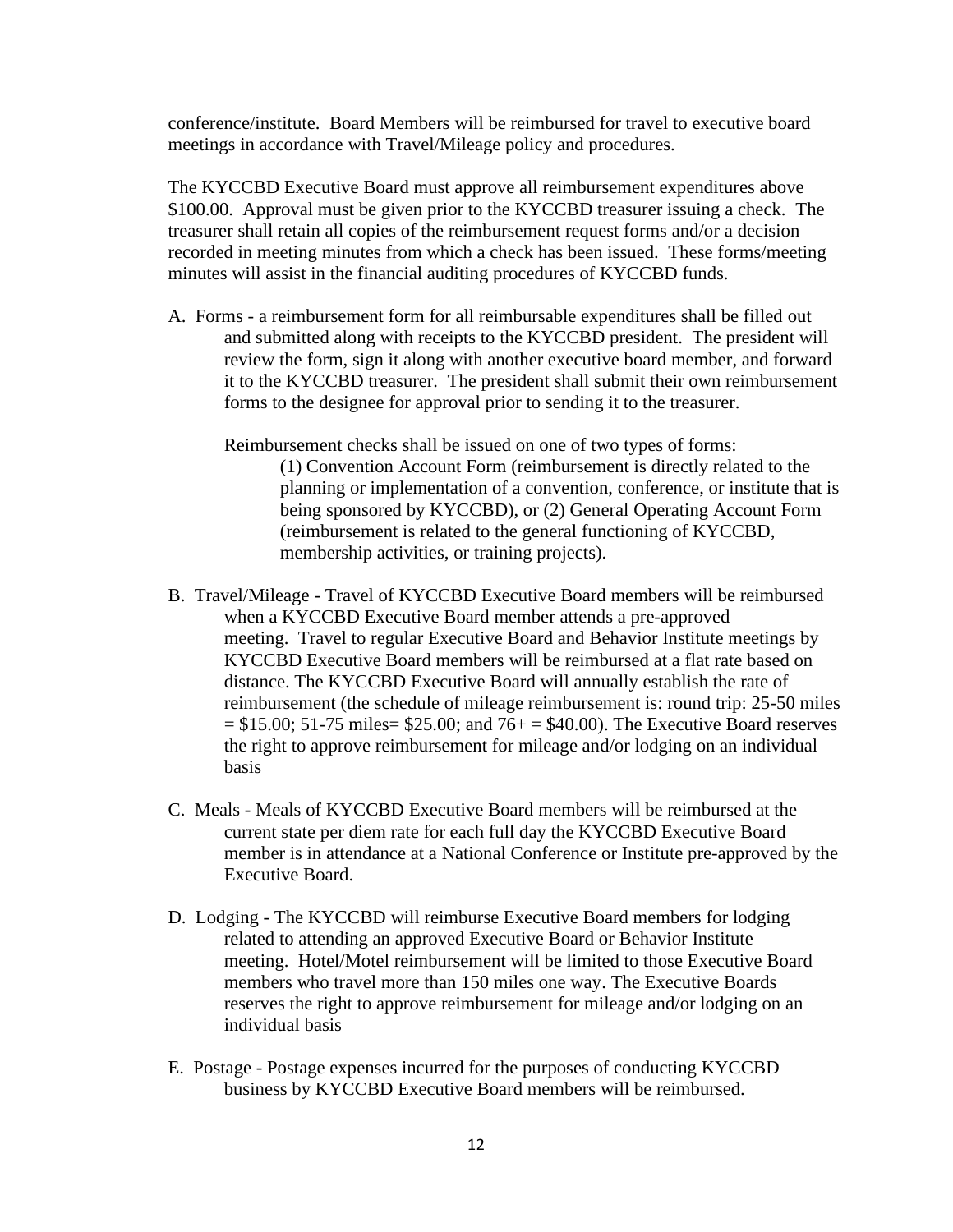- F. Conference Expenses Conference expenses of KYCCBD Executive Board members may be reimbursed only per approval of the KYCCBD Executive Board. This approval must be made prior to the scheduled date of the meeting/conference/institute.
- G. Executive Board Travel to National Events Reimbursement for the travel/expenses of attending the CCBD Leadership Training Conference and/or the CEC Convention are contingent upon the availability of funds in the KYCCBD General Operating Account prior to Executive Board member travel dates.

The KYCCBD president (or his/her designated KYCCBD Officer/Executive Board member) and vice president, and/or other approved Executive Board member may attend the National CCBD Leadership Training Conference each fall. KYCCBD will reimburse expenses actually incurred and consistent with the budget including airfare (provided the airline ticket is obtained a minimum of 30 days prior to the event), meals (at the current state per diem rate per day), and lodging (not to exceed the conference hotel rate) for this conference. The Conference attendee(s) should first request travel/expense funds from their school/agency of employment, and request only the balance of these expenses from KYCCBD.

The KYCCBD president (or his/her designated KYCCBD Officer/Executive Board member) and vice president, and/or other approved Executive Board member(s) may attend the National CEC Convention each spring. During this convention, the president, or designee, will attend the CCBD Board meeting representing KYCCBD. Again, the KYCCBD president, or designee, vicepresident and/or other approved Executive Board member should first request travel/expense funds from their school/agency of employment, and request only the balance of these expenses from KYCCBD.

- IV. Social Media KYCCBD will publish periodic updates to the membership though the Communications Chair of the Executive Board.
- V. Committees- shall be established and dissolved as deemed necessary by the KYCCBD President with Executive Board approval.
- VI. Executive Officers/Board Members
	- A. Terms of Office
		- All positions on the KYCCBD Executive Board are held from July 1 to June 30. Executive Board Members shall hold office as follows: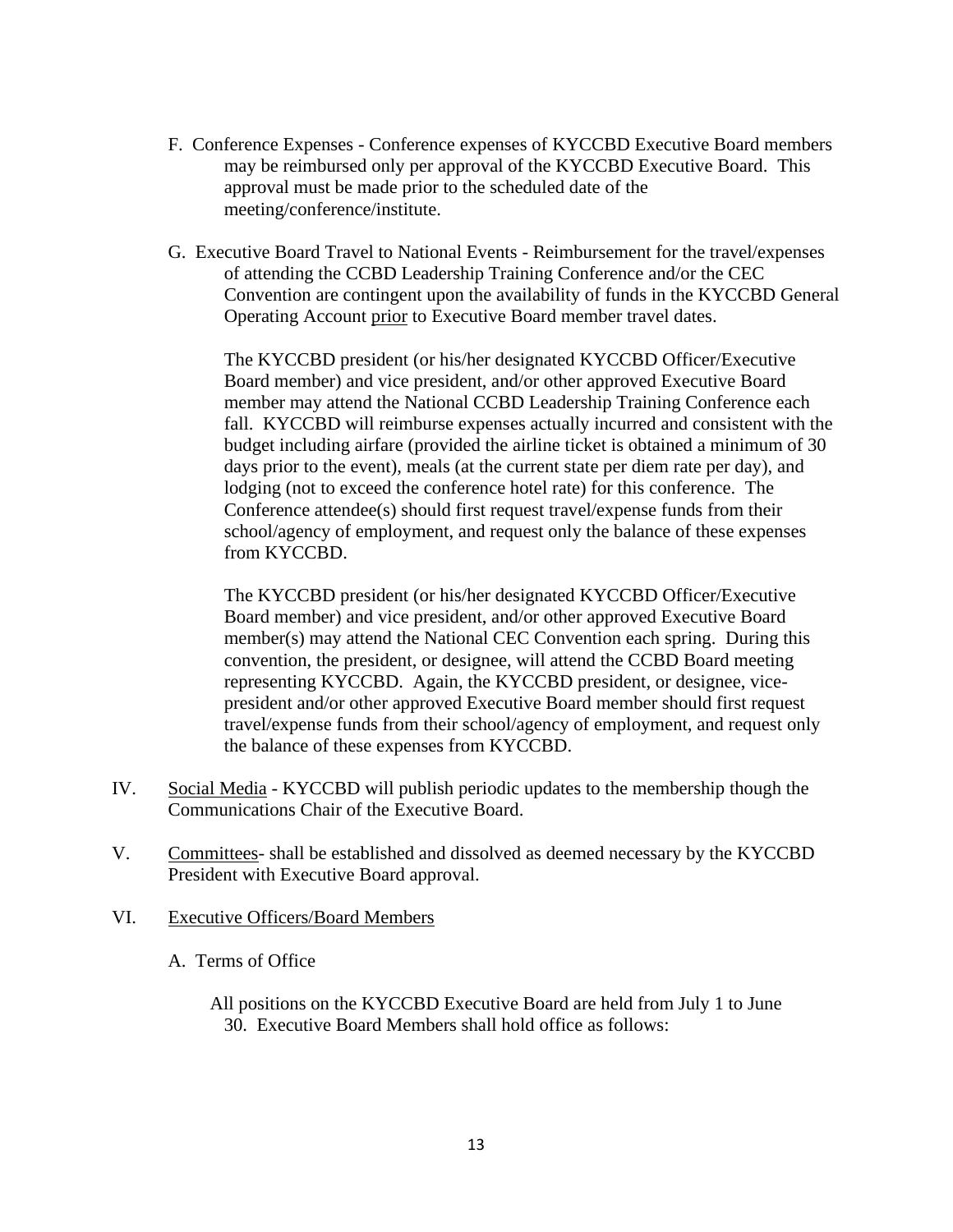- 1. Secretary this position is held for a two-year period and is elected on evennumbered years. This officer may run for re-election at the close of the two-year term (e.g., 2012, 2014, 2016, etc).
- 2. Treasurer this position is held for four-year period and elected on odd-numbered years. This officer may run for re-election at the close of four-year term (e.g., 2013, 2017, 2021, etc.). **Nominations for this office will be limited to a current Executive Board Member in good standing.**
- 3. Vice-President this position is held for a six-year term through the succession of the President, and Past President. The Vice-President is elected bi-annually and may not run for re-election for one year following the close of the six-year term.
- 4. President this position is held for a six-year term through the succession of the Vice-President, President and Past President. And may not run for re-election for one year following the close of the six-year term.
- 5. Past-President this position is held for a six-year term through the succession of the Vice-President, President and Past President. And may not run for re-election for one year following the close of the six-year term.
- 6. Communications Chair, Membership Chair, Children's Action Network Coordinator, Partnership Representative (appointed) , Behavior Institute Chair (appointed), and Members-At-Large (appointed) All position are held for a two-year period

#### B. Nominations

Nominations for the officer positions shall be announced/called through one or more of the following: (1) KYCCBD social media announcements, (2) email, and (3) local/regional/ national conference announcements.

The Past President shall convene a Nominations and Elections Committee that shall conduct nominations and elections for the offices of vice president, secretary, and treasurer under the supervision of the Executive Board.

Nominations and elections to the office of vice president shall be conducted annually. Nominations and elections to the offices of secretary shall be conducted every two years in even-numbered years. Nominations and elections to the offices of treasurer shall be conducted every four years in odd-numbered years.

Any current member of CCBD may recommend persons for nominations. Candidates must be current members of CCBD at the time of nomination. The Nominations and Elections Committee shall attempt to have at least two (2) nominees for each office.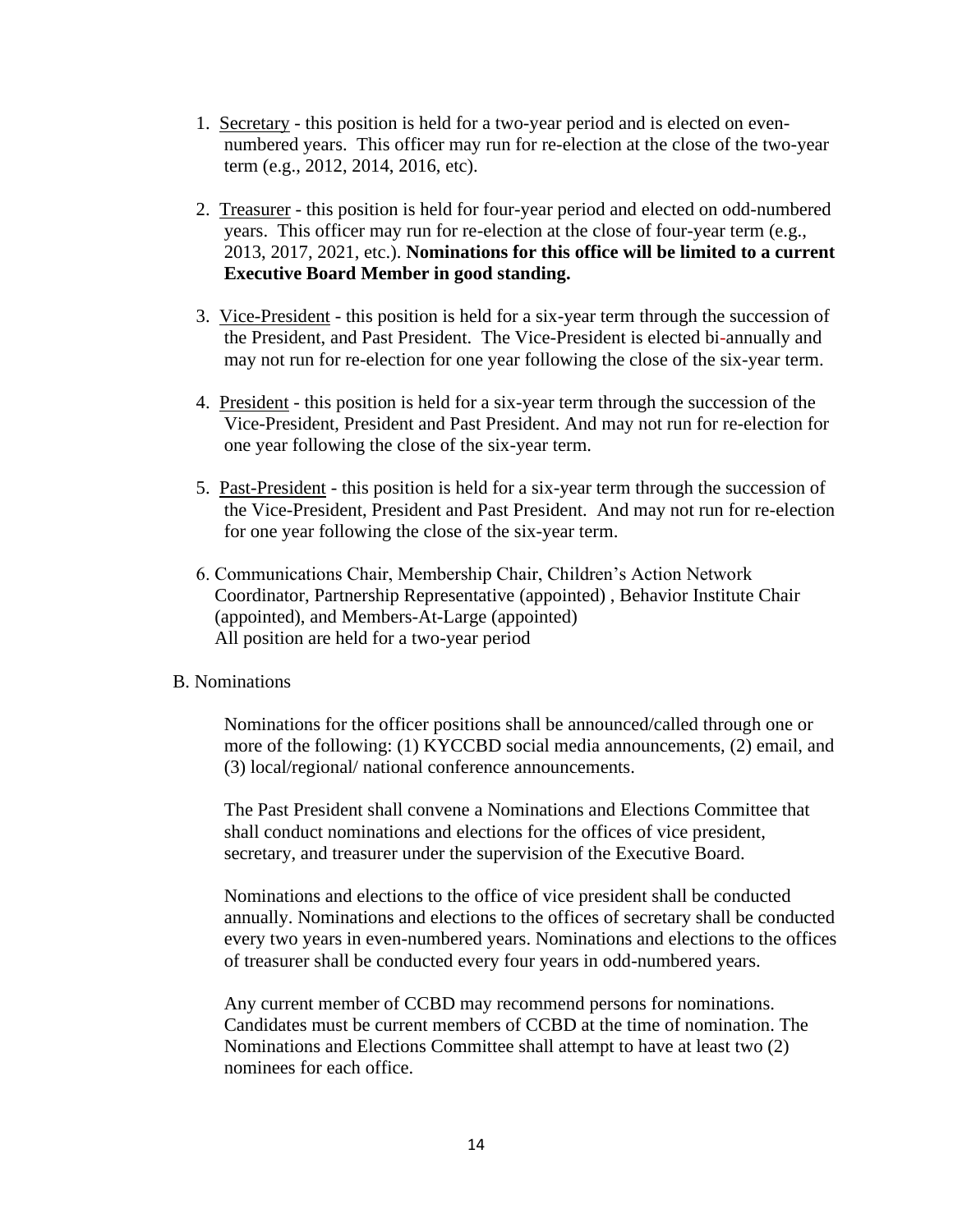The Past President shall follow procedures approved by the Executive Board in screening candidates for nomination, selecting the nominees, and preparing the ballot. Nominees for offices must have a current CCBD membership number and must have held that membership for no less than one year prior to the nomination.

Individuals nominated must affirm their agreement by a separate letter to the Past President, and must include the following materials:

a. CEC membership number of the nominee, to validate CCBD membership. b. A statement that presents, in 1,000 words or fewer, the following:

i. Describe a key issue for KYCCBD (this may involve students, professionals, or other issues relative to the position) and how to deal with the issue;

ii. How the nominee, if elected, will work to meet the mission of KYCCBD;

iii. Background and experience with CCBD, and/or KYCCBD, and working with students with emotional and behavioral disorders.

c. The deadline for nominations and all supporting material for offices shall be no later than March 1

The executive board shall disseminate all publicity related to nominations.

If no nominations are received for an office by the time the election takes place at the general board meeting, KYCCBD Executive Board will, by consensus, name KYCCBD members meeting the stated position qualifications/criteria for the vacant offices.

Membership numbers will be placed on all ballots. The ballots will be distributed, counted, and certified according to procedures in the Policy and Procedures Manual.

### C. Elections

An update on the number of nominees for each office and a reminder of the due date for nominations will be sent to the Executive Board by the Chair of the Nominations and Elections Committee (current Past President) by March 1<sup>st</sup>).

If there are not at least two (2) nominees for each office by the deadline established for the receipt of nominations, the Chair shall notify the Executive Committee so it can take appropriate action to seek additional nominees.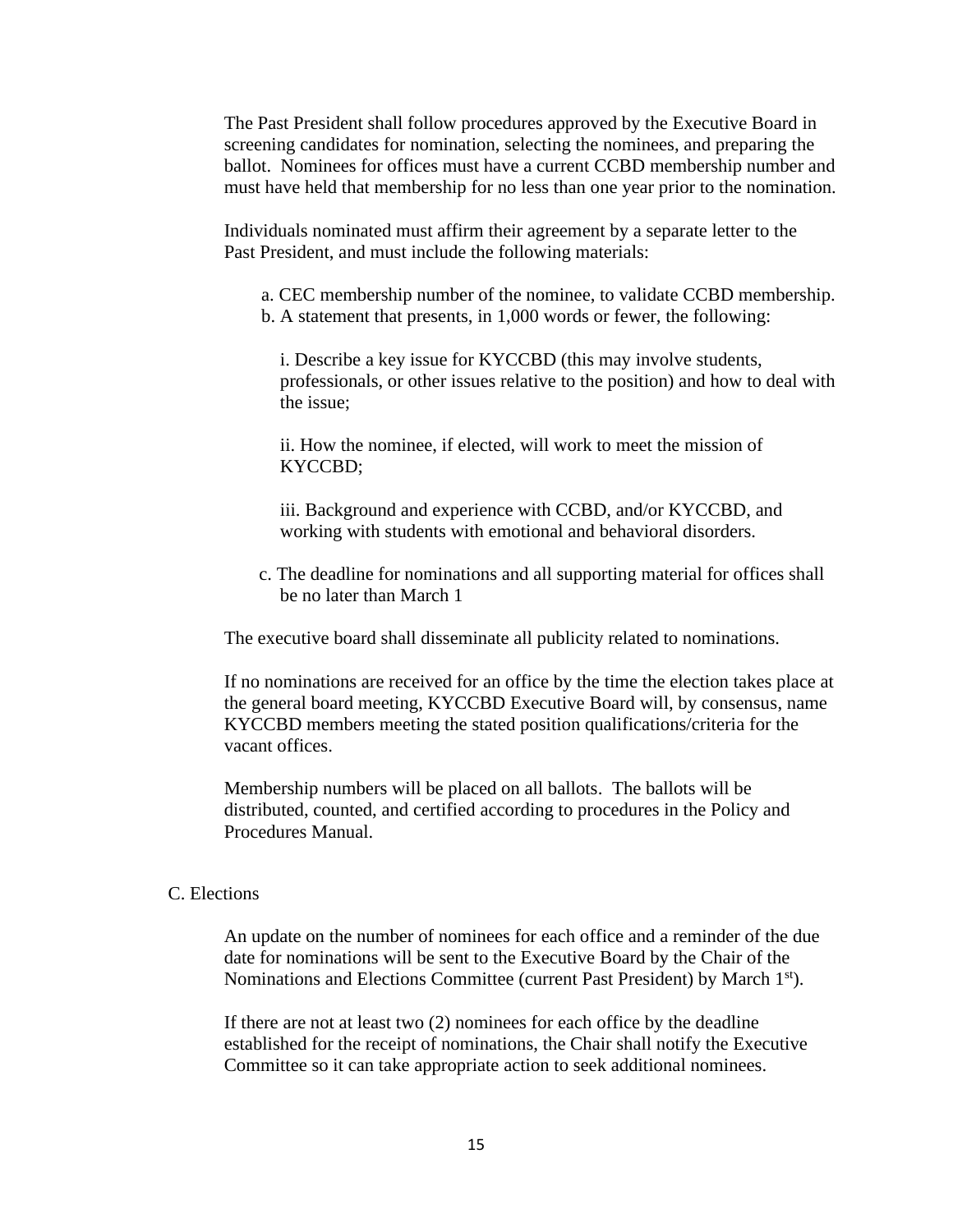Upon receipt of the nominees completed supporting material, the Chair of the Nominations and Elections Committee will send all material to the members of the Committee no later than May  $1<sup>st</sup>$  in order to develop a slate for the ballot.

Members of the Nominations and Elections Committee will be asked to respond with their votes on nominees no later than May  $15<sup>th</sup>$ . The voting members of the Nominations and Elections Committee shall vote yes or no on whether each nominee for each office will be placed on the election ballot, based on the complete packet of information provided by each nominee. In addition, if there are more than three nominees for any office, the committee will rank order the acceptable nominees for that office so that no more than three acceptable candidates appear on the ballot for any one office.

Based upon the majority votes received from the Nominations and Elections Committee members, the chair will draft a written or electronic slate based on Nomination and Election Committee member's votes and rankings. A report from the committee chair will be sent to the President by May 20. (No more than three candidates shall be on the slate for any one office.)

If, after the Nominations and Elections Committee has taken action on the proposed nominees, there are not at least two (2) nominees for each office; the Chair shall notify the Executive Committee so it can take appropriate action to seek additional candidates. If after vigorous effort to gain additional nominees there is only one (1) candidate, that name will be submitted to the Executive Board.

The President will then call for a vote from the Executive Committee for approval or disapproval of the overall proposed slate no later than June 1. The resulting slate of nominees shall either be accepted or rejected as a whole by the Executive Committee.

After the Executive Committee's acceptance of a slate of officers, all nominees shall be notified of their inclusion on or exclusion from the slate in writing and/or by e-mail by the Chairperson of the Nominations and Elections Committee. The President shall receive a copy of the letter of notification.

Chair will prepare a written or electronic copy of the ballot. The Chair will make arrangements for accompanying material including description of the terms of office and the 100-word candidates' statements. These statements shall be included verbatim (if in excess of 100 words when they shall be edited by the Chair to 100 words or less).

The Chair of the Nominations and Elections Committee will conduct the elections during the General Membership Meeting held in conjunction with the Behavior Institute or no later than July 1. The following procedures are to be followed: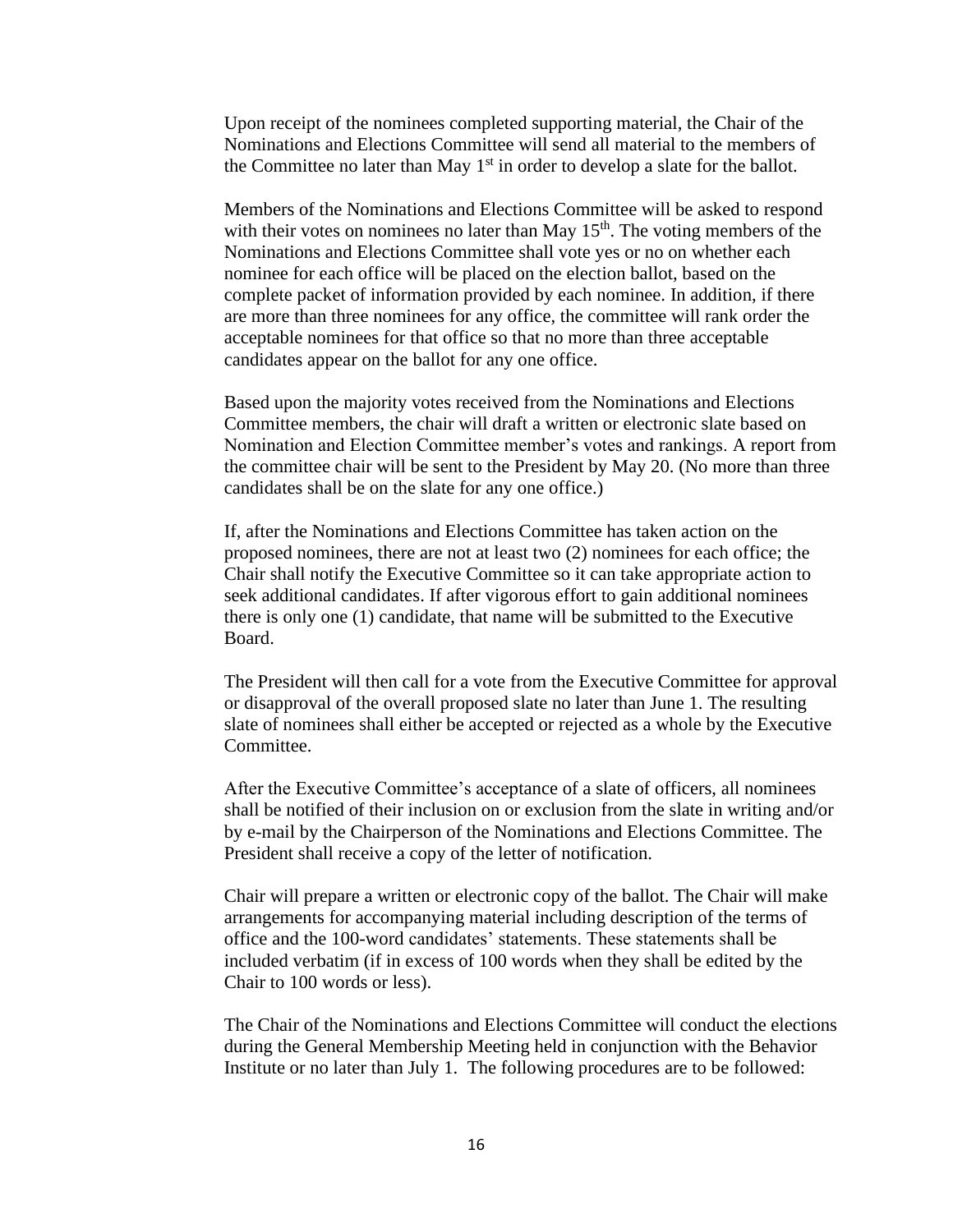A written or electronic ballot will be prepared in advance with the candidates' names listed in alphabetical order by last name;

If the election occurs during the Behavior Institute, each candidate will be introduced to those present at the General Membership Meeting and will be given 2 minutes to present their position statement;

- No questions for the candidates will be taken from the floor;
- At the conclusion of the statements, membership numbers will be checked using the roster provided by National CEC and/or membership cards;
- Each certified member will be given a ballot;
- All completed ballots will be collected by the Past President to be tallied. Members of the Committee will assist with the tally of the voting;
- All blank or miss-marked ballots (e.g., Those that have two choices indicated for the same office) shall be disregarded by the ballot-counters. The number of excluded ballots will be reported to the membership at the time the balloting results are announced. Procedural safeguards for all elections will be in place and are the responsibility of the Past President.
- Results will be presented to the membership immediately with vote totals included (these will be included in the minutes of the meeting);
- The winner with the most votes cast will be declared the winner of the election;

If election is held electronically, the slate will be communicated to the membership by mail and/or email with a link to the Web based voting location.

- Electronic voting will be open for two  $(2)$  weeks.
- Past President will communicate results to the President no later than July 1.
- President will notify the Executive Board of results
- Communication Chair will notify membership by mail and/or email.

Should there be a tie, the membership will be polled additional times to determine a winner, this process will be followed up to a total of three ballots.

If there remains a tie after three ballots, the Executive Board will convene at a later date to make a determination of the winner.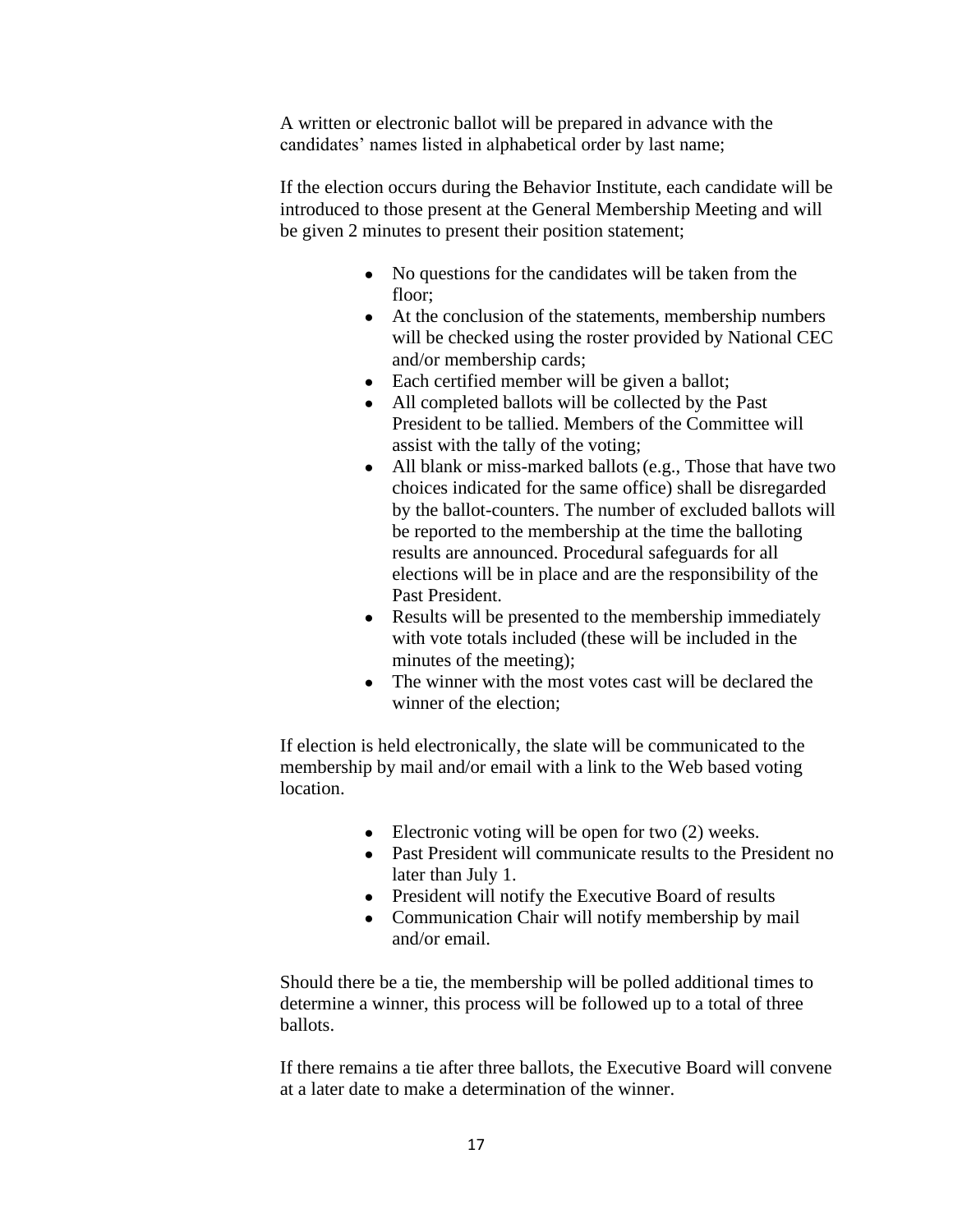The President shall schedule an orientation session for new officers as soon as possible after the election.

# VII. Duties of the Executive Board

 To file for an officer position of the KYCCBD Board, requirements include that the individual (a) be a member in good standing of KYCCBD for one year prior to election, and (b) retain active membership throughout the term of office.

# A. Past President

- 1. Serve a two-year term of office.
- 2. Serve as adviser to the President.
- 3. Is available to provide information about the subdivision's activities in previous years and can provide a historical perspective of the subdivision.
- 4. Provide past materials as well as information and recommendations to the President.
- 5. Suggest resources-- (a) individuals, (b) groups, (c) physical materials, (d) environmental settings for the subdivision to use.
- 6. Assumes other specific duties as determined by the President or exhibited in the policy and procedures.
- 7. Provide successor of the Past President with materials and familiarize them with the activities of the position.
- 8. Oversee mini-grant operations.
- 9. Coordinate nominations and elections.
- 10. Work with the current President to secure and complete all necessary contracts for operations of the Behavior Institute.

# B. President

- 1. Serve a two-year term of office with the commitment to serve an additional two years as Past-President.
- 2. Call for and preside at all KYCCBD meetings.
- 3. Appoint standing and ad hoc committee chairpersons (pending approval of the board).
- 4. Coordinate KYCCBD activities at the annual KYCEC conference (as determined by the KYCEC Vice President and the subdivision board).
- 5. Serve as a member of the general board of KYCEC.
- 6. Present a written report of KYCCBD activities at each KYCEC general board meeting.
- 7. Submit an annual list of officers to the KYCEC membership chair (or secretary).
- 8. Submit a copy of the annual report to ICCBD and KYCEC.
- 9. Assume additional duties designated by the policies and procedures.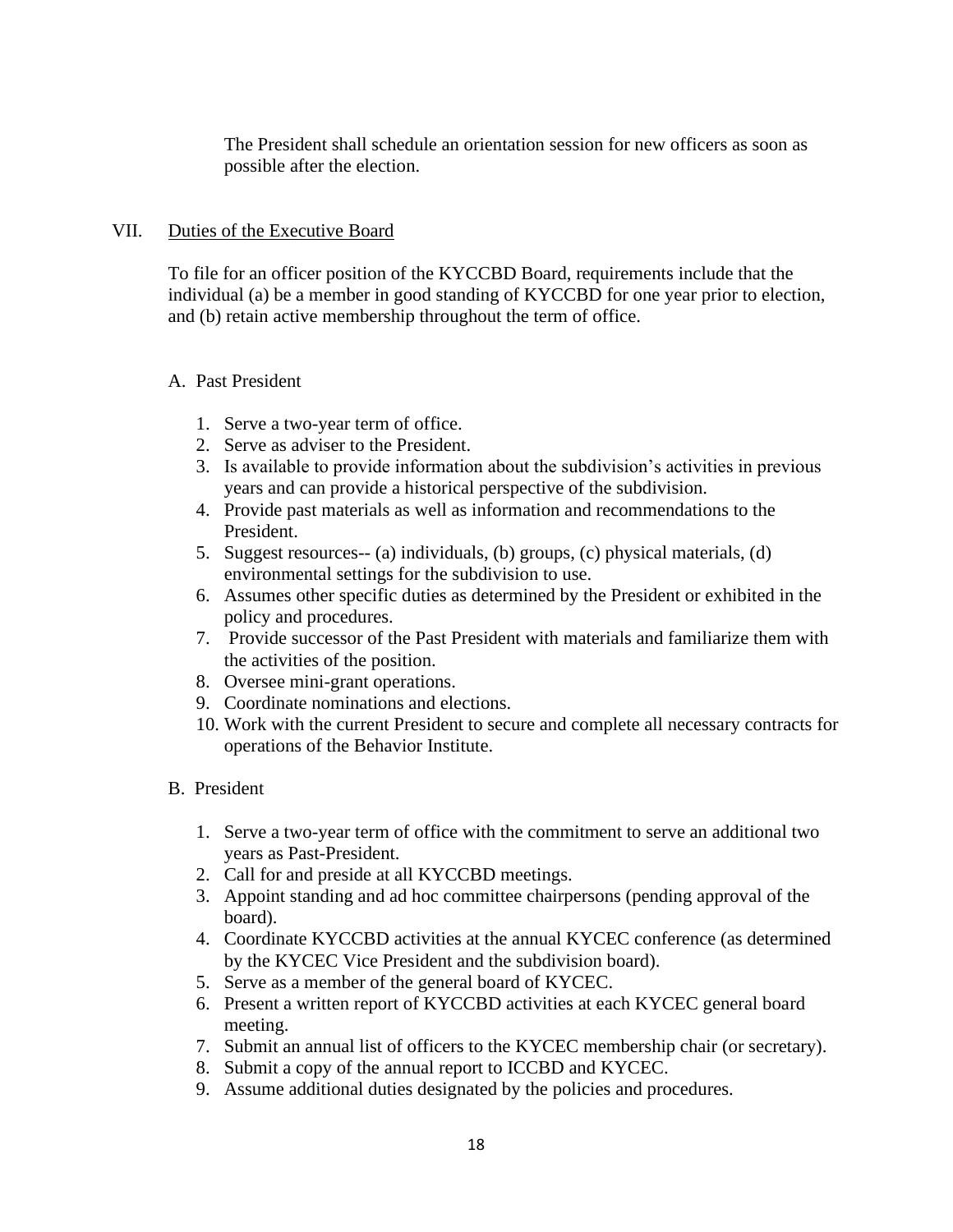- 10. Request reports from KYCCBD officers (and committees, standing and ad hoc).
- 11. Maintain a familiarity with working knowledge of KYCEC, CEC, and CCBD.
- 12. Delegate responsibilities, supervise and assist KYCCBD executive board members as needed and appropriate.
- 13. Serve as a member of the Behavior Institute Committee and as authorized by the Executive Board, enter into contracts on behalf of KYCCBD to secure facilities and services needed for Behavior Institute Operations (e.g., conference meeting space and lodging, AV services, catering, vendor contracts, presenter contracts, contacts related to the Behavior Institute social, and conference pre-registration services).
- 14. Perform other duties as are usually incidental to the office of the President.

#### Guidelines as presiding officer

- a. Preside at all meetings (or notify in advance the Vice-President to preside).
- b. Consult with officers and committee chairpersons before each meeting to see that all details of the meeting agenda are ready as planned.
- c. Call each meeting to order at the designated time (proceed with business if quorum is present).
- d. Follow agenda and assist Secretary with items.
- e. Be familiar with Robert's Rule of Order, New Revised, the KYCCBD policies and procedures, and KYCCBC Policies and Procedures.
- f. State each motion clearly (after it has been seconded and before discussion) and verbalize results of every vote.
- g. Decision-making options would be via formal vote or consensus.
- h. Recognize a member who has not previously spoken to the question in preference to one who has spoken.

Guidelines to beginning term as President

- a. Work with secretary to develop, circulate and maintain an updated list of
- b. subdivision officers and committee chairs, (i.e., names, addresses, and phone numbers).
- c. Review recent accomplishments to determine areas of member/officer interest and areas of need.
- d. Meet with board members to set expectations. Let them know how much you want to be informed and reinforce communications.
- e. Encourage Past President to begin seeking nominations for open executive board positions and to develop a timeline to ensure easy transition for the next fiscal year.
- C. Vice-President
	- 1. Serve a two-year term of office with a commitment to an additional 4 years (as Vice President, President and Past-President).
	- 2. Work with Behavior Institute program committee and oversee the development and implementation of all programs.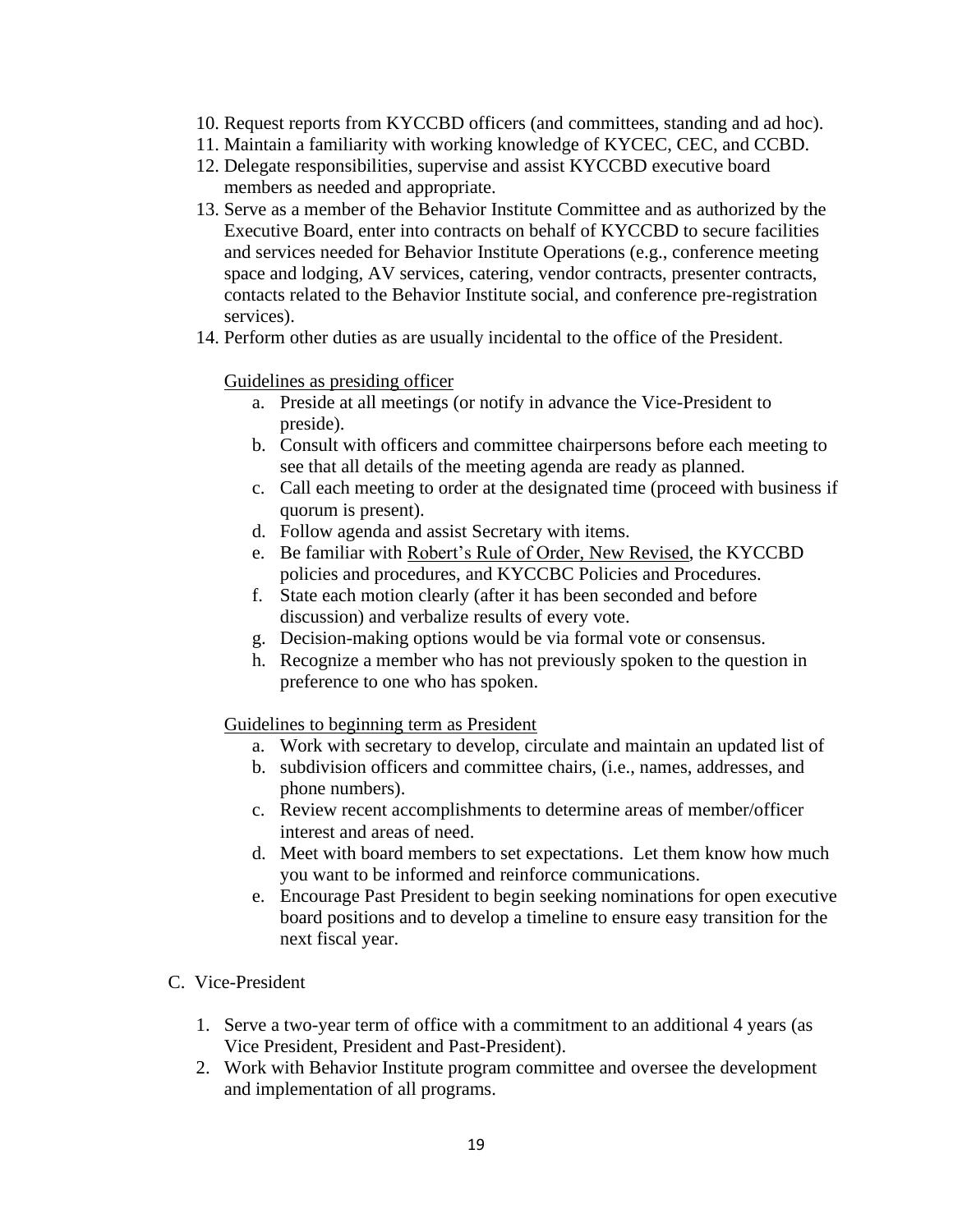- 3. Coordinate the evaluation of programs.
- 4. Prepare for future presidency by learning and participating fully with the President and Vice President as they implement their official roles.
- 5. Participate with other members of the executive committee in decision-making.
- 6. Actively seek to establish the needs of the members and communicate frequently in a continuous manner with all officers and members.
- 7. Work with the current President to secure and complete all necessary contracts for operations of the Behavior Institute.
- 8. Serve as officer in charge in the absence of the President and President- Elect.
- D. Treasurer

## The Treasurer is the financial officer of the board and serves as the authorized custodian of the subdivision's funds. **Nominations for this office are limited to a current Executive Board Member in good standing.**

- 1. Keep an accurate and detailed account of all monies received and dispersed. This information should be kept in a permanent book to pass on to successors. Records to include:
	- a. Payments authorized by the executive board.
	- b. Copies of vouchers, receipts, bank statements, checks, etc.
	- c. Details of money being handled by other members.
	- d. Receipts of all money received.
- 2. Receive and disperse all money as authorized by the executive board.
- 3. Communicate budget status at regularly scheduled meetings.
- 4. Submit a financial statement at each meeting.
- 5. Serve as chairperson for any finance or fundraising committee (ie. Behavior Institute Finance Coordinator).
- 6. Provide input and information for the preparation of the annual budget.
- 7. Preserve all vouchers, receipts, bank statements, canceled checks, etc. for a minimum of five (5) years.
- 8. Deliver and explain to successor all books, papers, and correspondence pertaining to the office of treasure.
- 9. Assume additional duties designated by the President or the policies and procedures
- 10. If required by the Executive Board, execute a Fiduciary Bond, to be purchased at the expense of KYCCBD and in such amount as recommended by CCBD or KYCCBD auditors
- E. Secretary
	- 1. Serve a two-year term.
	- 2. Prepare and distribute an agenda in advance of each meeting (in cooperation with the President).
	- 3. Notify membership of the time and place of each meeting.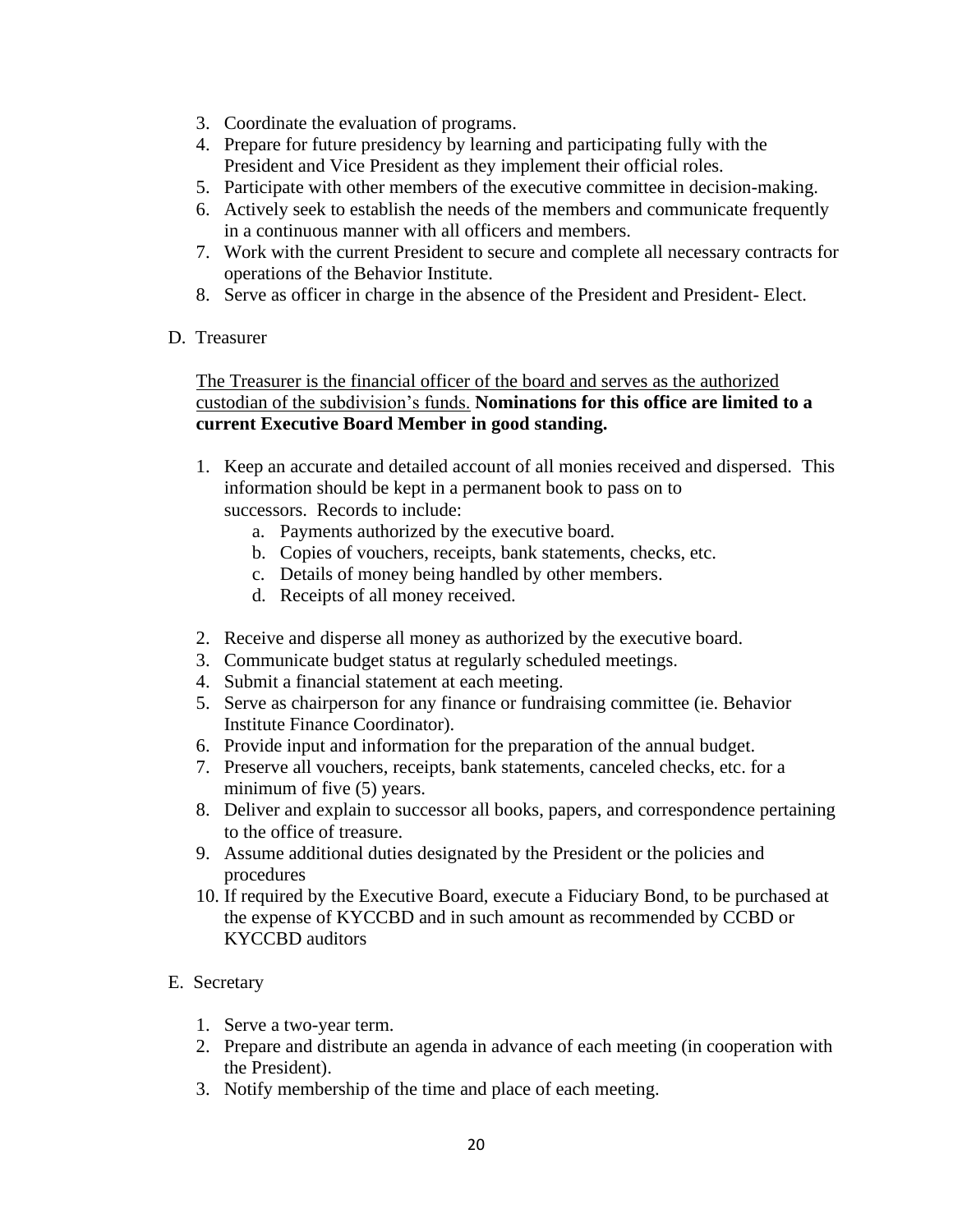- 4. Maintain for reference at each meeting:
	- a. copy of the subdivision's policies and procedures
	- b. standing rules
	- c. accepted order of business
	- d. minutes of previous meeting list of all committees
- 5. Read the minutes of any previous meeting if asked to do so.
- 6. Record all business transacted at each meeting of the subdivision and executive committee and present the printed minutes for approval at the next meeting.
- 7. Help count votes when requested by the presiding officer.
- 8. Act as custodian of all records except those specifically assigned to others, and promptly deliver and explain all records to your successor.
- 9. Carry out the duties assigned by the President.
- 10. Complete correspondence as necessary to KYCCBD.
- 11. In the event that a board member is absent, the recording secretary will be responsible
	- for emailing all meeting information and materials to the board member.
- 12. Assume additional duties designated by the President or the policies and procedures.
- 13. Familiarize and provide successor with official minutes materials and activities of the recording secretary.
- F. Communications Chair

#### Social Media

- 1. Serve as Editor of the KyCCBD Social Media.
- 2. Participate in the process of determining:
	- a. information to be included
	- b. procedures for submission of information for consideration
- 1. Monitor CEC and other publications for information to be included in the Social Media.
- 2. Account for receipts and expenditures and ensure the operation is within the budget allocated by KYCCBD.
- 3. Obtain and maintain an updated mailing list.
- 4. Provide an orderly transition process through the sharing of roles and responsibilities with the incoming Newsletter Editor.
- 5. Place copies of the newsletter in the subdivision files.
- 6. Send newsletter information to other CEC units as requested.
- 7. Chapters should send a copy of their newsletter to their federation; subdivisions should send a copy to both their federation and their division.
- 8. Send a copy to the Department of Member and Unit Development at CEC Headquarters.
- 9. Submit a written summary report regarding the newsletter at the end of each term or at the request of the board.
- 10. Send electronic copy of newsletter to Web Manager.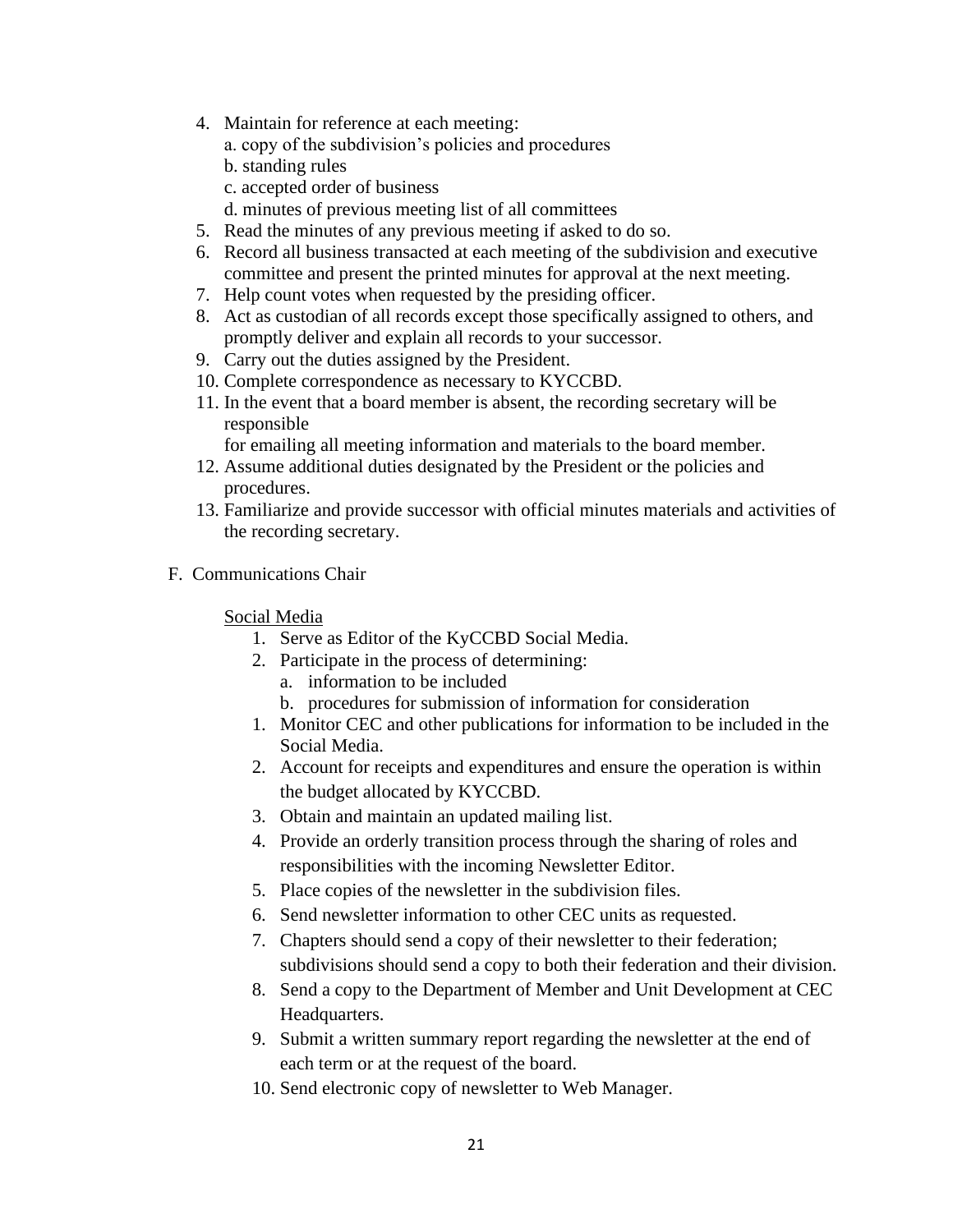#### Web Site Management

- 1. Serve as Web Manager
- 2. Determine the "look" and "feel" of the site layout
- 3. Gather, edit, and write content
- 4. Provide current and accurate information for membership, including meetings and special events
- 5. Apply HTML (Hypertext Mark-up Language) to files
- 6. Transfer files to a server
- 7. Assemble the main pages, writing the "linking verbiage," and placing graphics
- 8. Link files to the main pages
- 9. "Tweak" both file content and graphic look
- 10. Update the page with new information and features (e.g., contact information, newsletter)
- 11. Moderate Discussion forums
	- a. Add, edit, or delete discussion forum members (e.g., KyCCBD 1. membership and KyCCBDBoard Yahoo!Groups).
	- b. Manage input of comments posted in discussion forums
- 12. Provide an orderly transition process through the sharing of roles and responsibilities with the incoming Web Manager.
- G. Membership Chair

Membership development and successful professional programming go hand in hand. Through person-to-person contact, telephone, and email communication; the membership committee utilizes the information and material provided by CEC Headquarters, as well as their own creations to recruit new members, welcomes new members, remind members to renew, and encourage lapsed members to renew. The membership chair must be concerned not only with recruiting and retaining members, but also with effective planning and delivery of needs-based professional activities to serve members interest and to insure growth of the unit.

- 1. Be responsible for recruitment, retention, and reactivation of members.
- 2. Develop communication across the state through publications, meetings, and other means.
- 3. Promote membership at the KYCEC and KYCCBD conferences in exhibit area.
- 4. Keep an orderly account of the membership activities and records.
- 5. Assume additional duties designated by the President and policies and procedures.
- 6. Familiarize and provide successor with activities and materials of the membership chairperson.
- 7. Develop a program of membership development activities for the year and continuously evaluate all membership activities.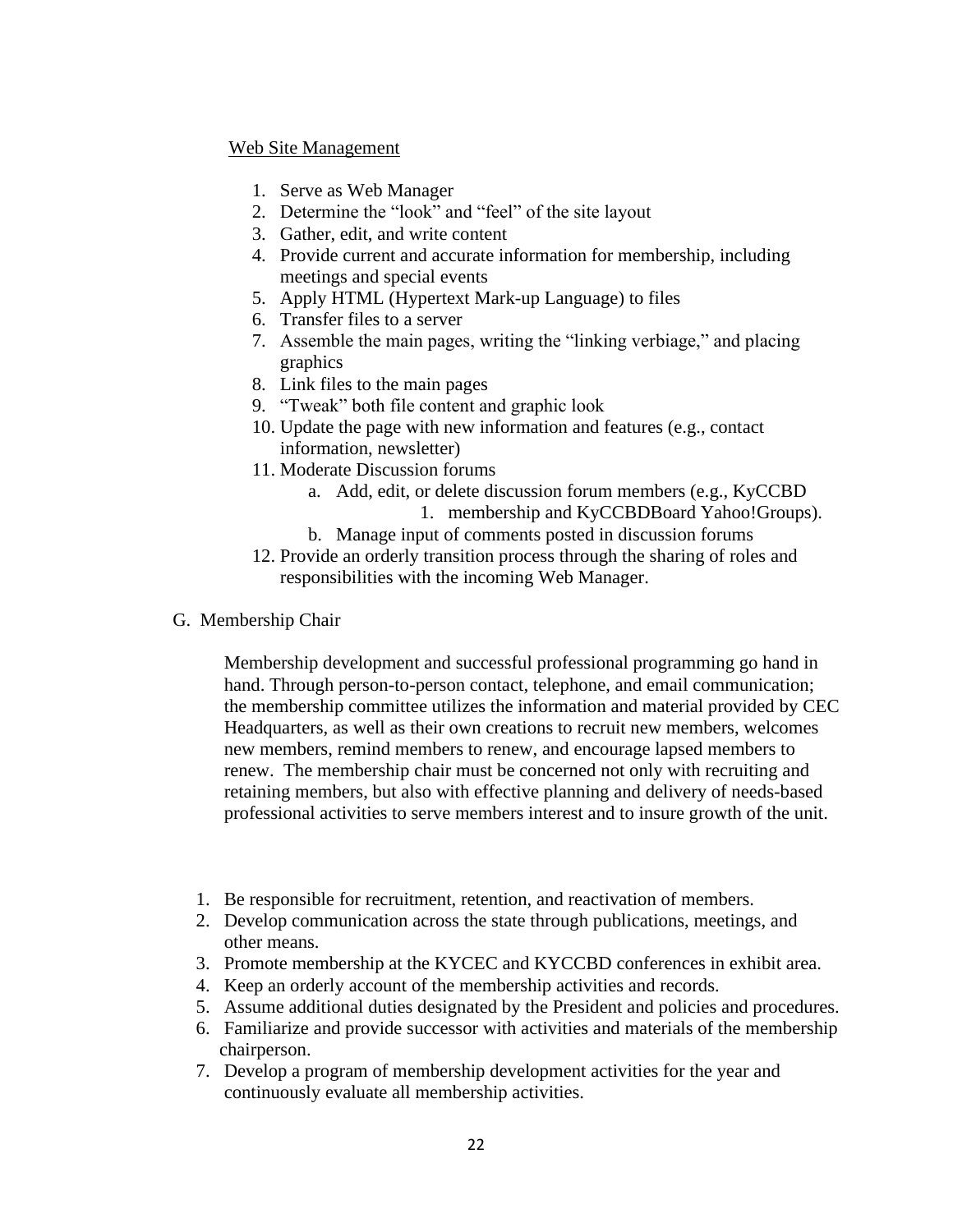- 8. Bring CEC membership materials to every function (even if not sponsored by CEC} Obtain and maintain a sufficient inventory of brochures and applications: These are obtained from CEC Constituent Services Center 888-CEC-SPED.
- 9. For federations and chapters: ensure the unit number is recorded on all membership applications prior to distributing.
- 10. Expect to receive rosters of active and lapsed members every three months:

| Roster date  | Date to Receive (approximate) |
|--------------|-------------------------------|
| June $30$    | July 21                       |
| September 30 | October 21                    |
| December 31  | January 21                    |
| March 31     | April 21                      |

To fully benefit from these rosters

- a. Eyeball each list to see if accurate. Contact CEC Constituent Services Center if ERROR is found.
- b. Send a welcome to all new members noting your unit activities and next program/agenda.
- c. Note which members have a renewal (expiration) date approaching. Contact these people to remind them of their importance as members. Even if they cannot attend each program, members like to know what CEC is actively doing; a plug for the next unit event is appropriate.
- d. Call each former member, even those on the lapsed roster who have received three renewal notices from CEC Headquarters through the mail and tell them how much their membership is valued.
- e. Chapters should contact the Federation Membership Chair to see if there are members from the area who are not assigned to your unit.
- f. The Federation Membership Chair receives a quarterly printout of all at-large state/provincial members.
- g. Leave good notes and files from your term of office to give your.
- h. For more information on membership development, see To The Point, Section 4.0-- MEMBERSHIP DEVELOPMENT.
- H. Children's Action Network (CAN) Coordinator
	- 1. Seek implementation of the governmental affairs policies of CEC at the local, state, and national levels.
	- 2. Inform people about governmental, legislative, and political matters.
	- 3. Communicate with public policymakers.
	- 4. Inform people of the short- and long-term effects of an issue so they will support CEC's efforts.
	- 5. Teach strategies for effective advocacy to others.
	- 6. Serve as a member of the unit executive committee and as such attend all regularly scheduled meetings as well as all executive committee meetings.
	- 7. Provide reports on legislation and other key policy issues at all meetings.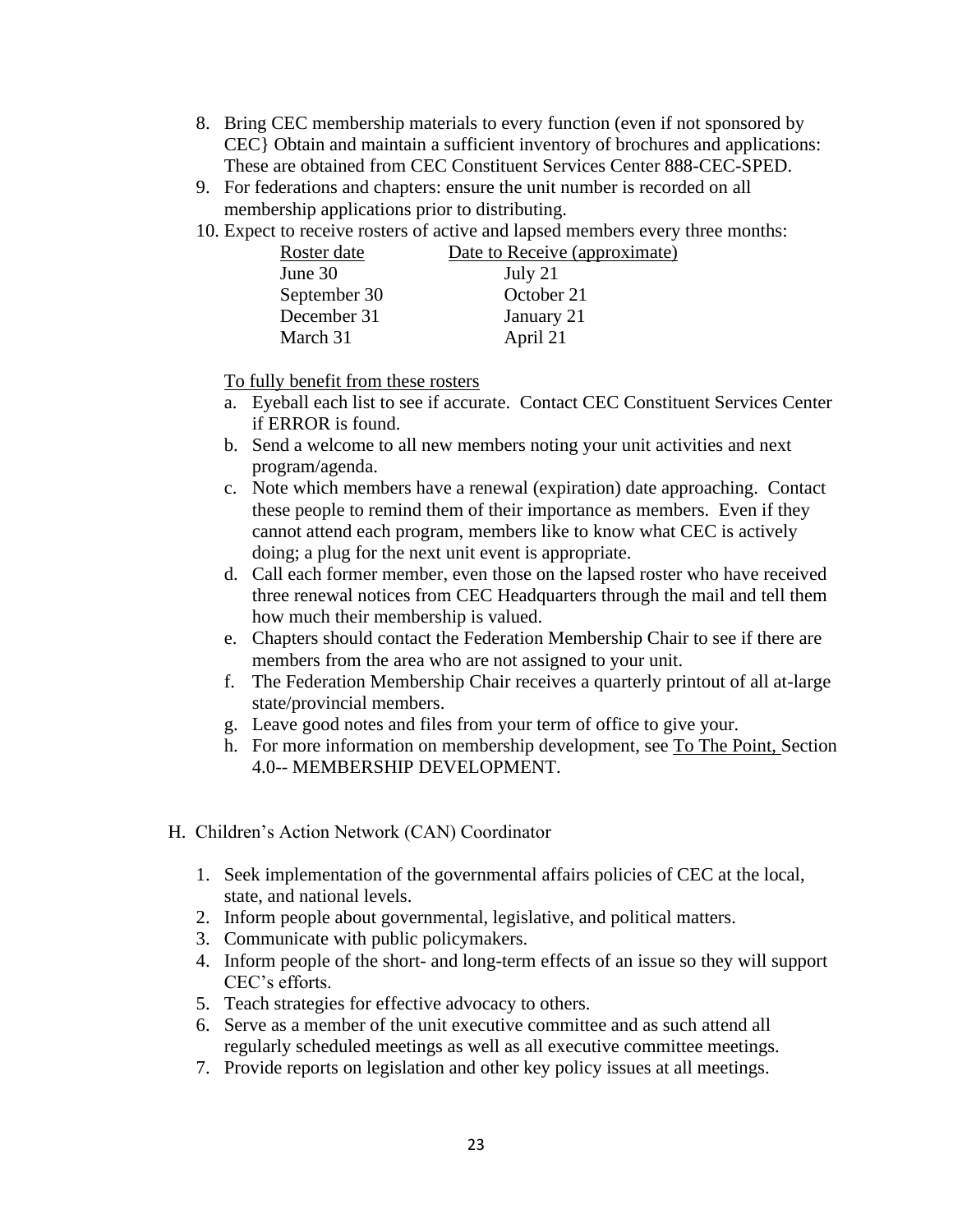- 8. Read and be familiar with information on governmental affairs from CEC Headquarters and other sources, (congressional, state newsletters, bills and journals).
- 9. Disseminate pertinent information to the committee and all unit members (via meetings, newsletters, telephone trees, and special meetings).
- 10. Delegate responsibilities to ensure maximum response/action to current issues.
- 11. Suggest and promote follow-through activities.
	- a. Respond to CAN ALERTS and all relevant legislative material received.
	- b. Maintain contact with the federation or division CAN Coordinator or Department of Public Policy staff at CEC Headquarters about current national and state issues.
	- c. Interact with other action/advocacy agencies.
	- d. Submit an annual report of the committee's activities to the President for inclusion in the KYCCBD annual report.
	- e. Provide a file of contact persons, materials, suggestions, and recommendations for the next CAN representative.
	- f. For more information on CAN, see TO THE POINT section 3.13.
- I. Partnership Representative(s)

As the premier professional organization in Kentucky that represents teachers and administrators in the area of behavior, KYCCBD should make a concerted effort to reach out to other professional organizations and agencies in the state that are also concerned with children with challenging behaviors or training teachers of students with challenging behaviors. The Partnership Representative(s) will be appointed by the President to function as a liaison for KDE and Ky Department of Behavioral Health, Developmental and Intellectual Disabilities.

The representative(s):

- a. should be currently serving in a partnership role for an organization or agency for KDE and/or Ky Department of Behavioral Health, Developmental and Intellectual Disabilities
- b. is approachable,
- c. is a problem solver,
- d. is familiar with CEC and other agencies and organizations that work with children who have challenging behaviors,
- e. should be informed of meetings and be expected to attend, and
- f. should make regular reports to the Executive Committee to discuss activities that can mutually benefit organizations and agencies.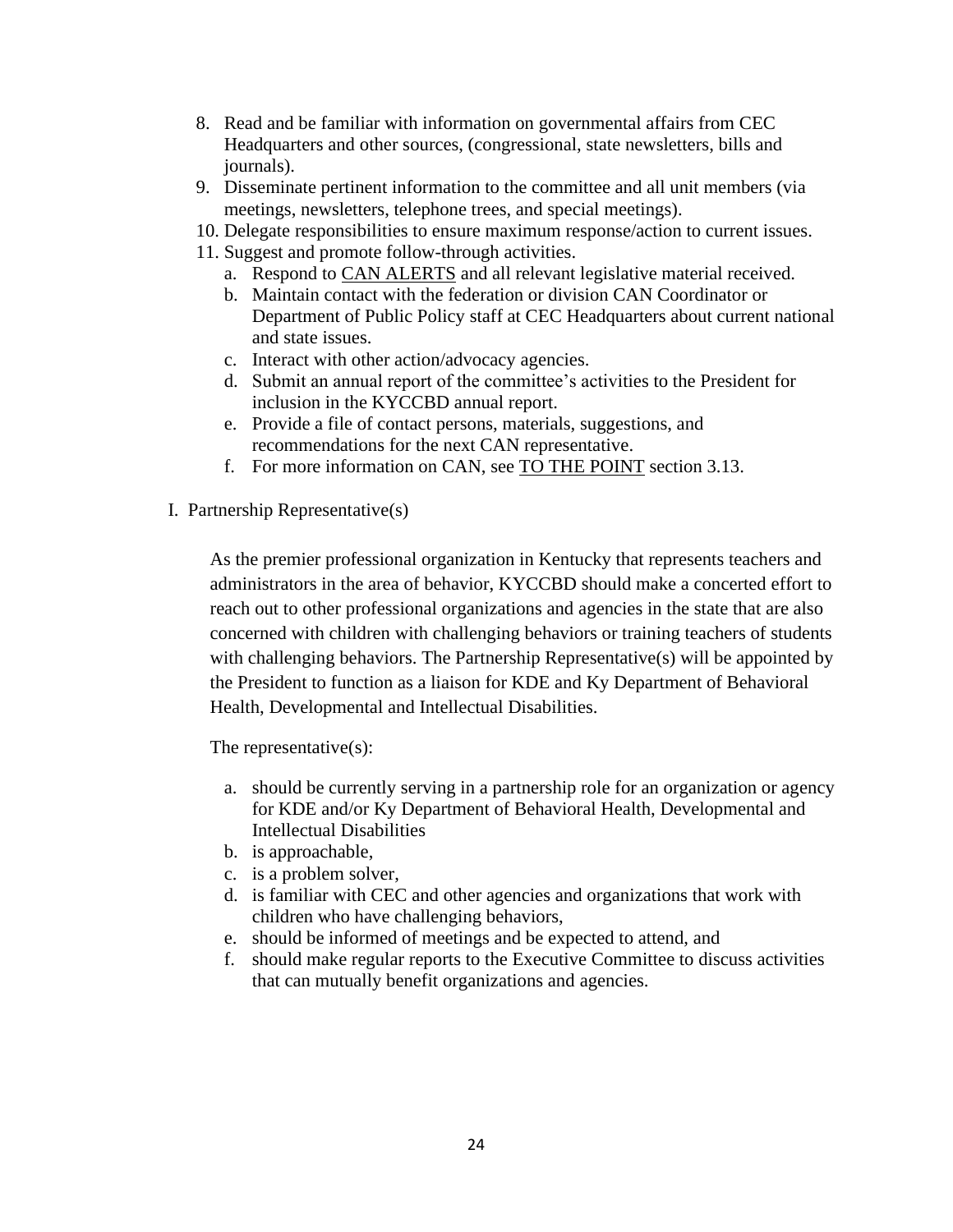### Roles and Responsibilities

- 1. Maintain regular contact with state professional organizations and agencies that are engaged in meeting the needs of students with challenging behaviors or preparing and supervising teachers who work with students with challenging behaviors.
- 2. Maintain an up-to-date contact list of agencies and organizations (contact names, emails, phone numbers, and addresses).
- 3. Under guidance from the Executive Committee, work with organizations to secure financial or in-kind support for the Behavior Institute.
- 4. Work with organizations to provide them access to national and in-state speakers for state-wide conferences.
- 5. Work with the KYCEC Partnership KYCCBD Conference Committee to provide guidance at planning meetings.
- 6. Work with the KYCEC Partnership Committee to provide in-state speakers for the Kentucky Fall Conference.
- J. Behavior Institute Committee Chair

This position is appointed by the President and serves a two-year term as a member of the KYCCBD Executive Board and shall attend all regularly scheduled Executive Board meetings.

Subject to the general approval of the Executive Board, the following are the Behavior Institute Chair Roles and Responsibilities:

Chairs the Behavior Institute Committee and coordinates all Behavior Institute activities and timelines.

- 1. Coordinate and Arrange Institute Planning Meetings, the Co-Chairs coordinate/delegate arrangements (including location, dates, lodging and meeting arrangements and agenda)
- 2. Maintain Essential Ongoing Communications between E-board, members and Behavior Institute Committee (especially regarding major timelines and activities)
- 3. Advise and Assist E-Board Officers (especially President, Past-President, Vice-President and Treasurer) to secure and complete necessary contracts with convention center/hotels and other independent contractors in order to provide for fundamental Behavior Institute services (e.g., Conference Meeting Space and Lodging, Conference Pre-Registration, AV services, catering, vendors, and social events) within appropriate timelines.
- 4. Maintain Institute Coordination Files and copies of all institute-related contracts
- 5. Provide regular Behavior Institute Status Updates at E-Board Meetings (especially regarding overall progress, timelines, budget issues or concerns)
- 6. Develop, revise and maintain written guidelines and forms for Behavior Institute jobs, activities, retreats and timelines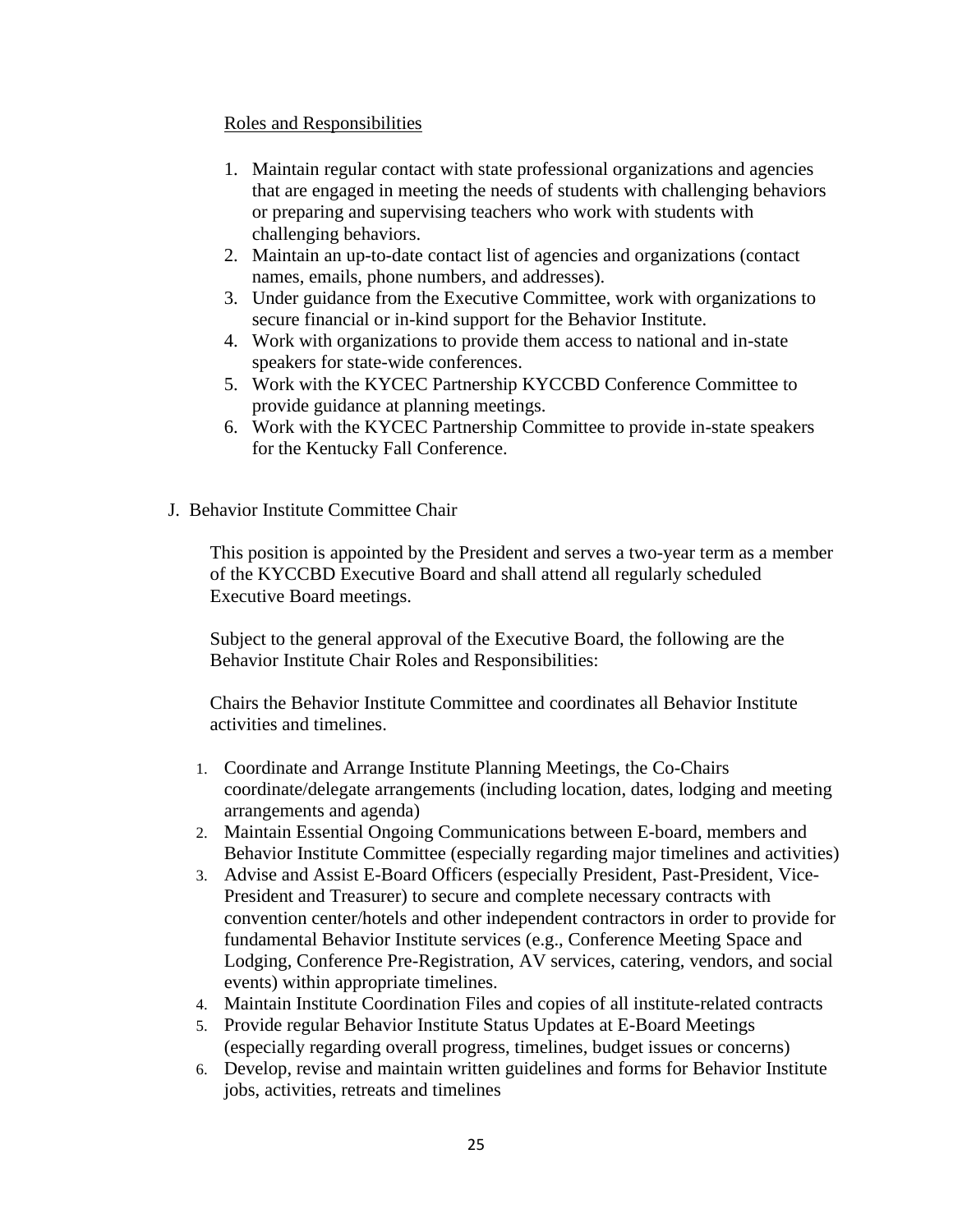Assist and Coordinate the work of Behavior Institute Job Coordinators:

## National Speaker Coordinator

- a. Coordinate selection and communication with Keynote Speaker
- b. Coordinate identification of national speaker's priority list (completed at fall meetings; includes alternates)
- c. Assign and coordinate contact persons/facilitators for national speakers
- d. Coordinate/track contacts with national speakers
- e. Attend Behavior Institute Planning Meetings

## State Speaker Coordinator

- a. Coordinate nomination/selection of in-state speakers (at winter planning meeting)
- b. Coordinate contact persons for in-state speakers
- c. Create and disseminate updated State Speaker forms
- d. Inform contact people to ask assigned speakers to submit speaker intake forms to State Speaker Coordinator for consideration by program committee.
- e. Coordinate intake of state speaker forms and session descriptors; forward to grid coordinator, editor and typist
- f. Send updates with regard to receipt of speaker intake forms.
- g. Prompt contact people to continue prompting speakers for intake forms.
- h. Communicate with members regarding state speaker forms, issues and deadlines
- i. Create an alphabetical checklist of state presenters for meetings.
- j. Attend Behavior Institute Planning meetings

# Behavior Institute Session Grid Coordinator

- a. Coordinate the creation of the Behavior Institute conference session grids which correspond to meeting space layout
- b. Work with national speaker coordinator to plan national speaker session days and sequences
- c. Organize state speaker sessions by level of intensity (Universal-Target-Intensive), and sequence needs of all audience groups (e.g., regular ed teachers, special-ed/ alternative school teachers, administrators, counselors/school psych, mental health personnel, FRYSC's, etc.)
- d. Accommodate speaker limitations of time and multiple session conflicts
- e. Coordinate contact with speakers to negotiate topical adjustments or session length changes
- f. Coordinate a process for completing correspondence that notify state speakers of final session dates, times, and room assignments (at spring meeting)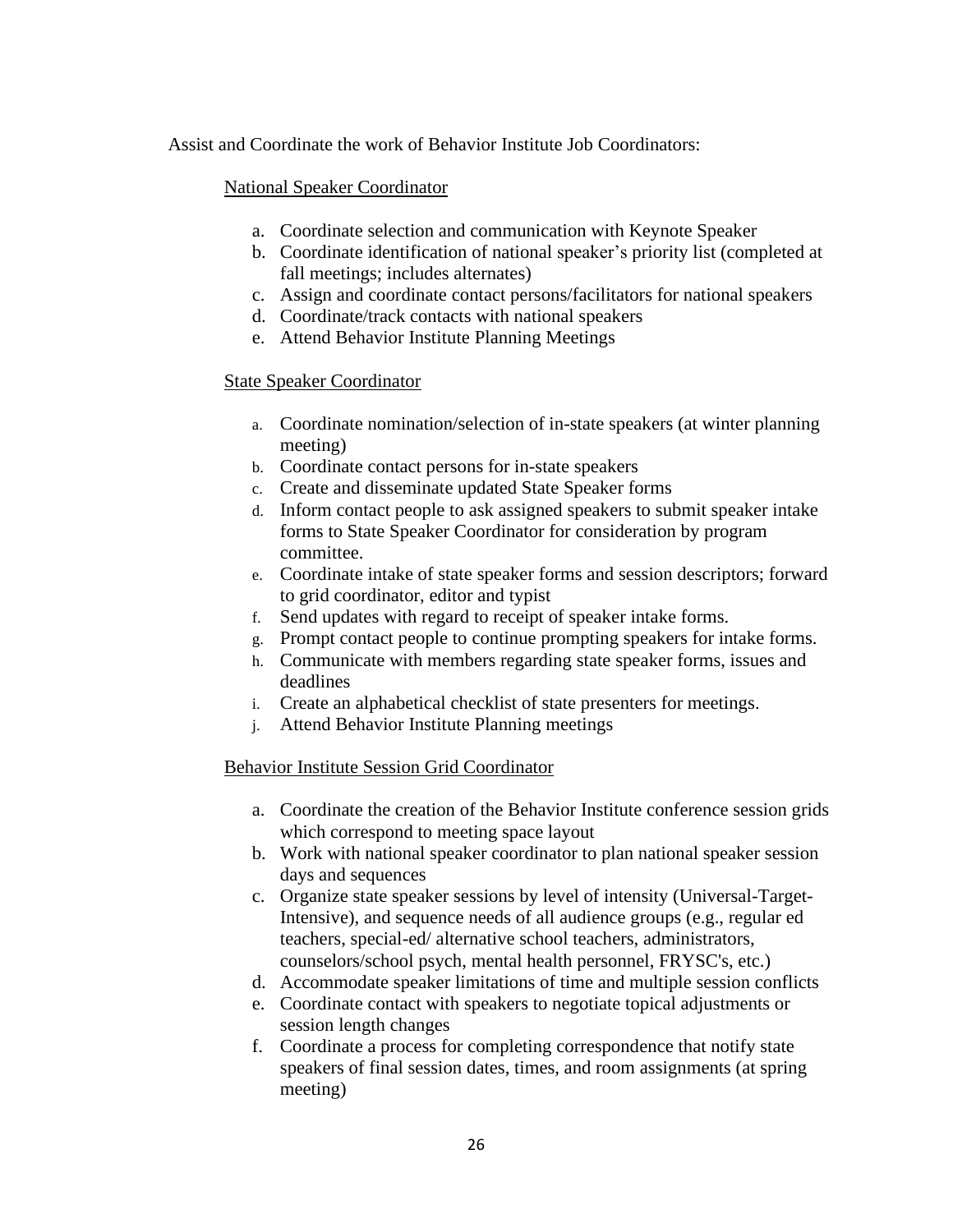g. Attend Behavior Institute Planning meeting

## Behavior Institute Program Editor/Coordinator

- a. Secure editor and get board approval for payment for program and/or app
- b. Assign and coordinate persons who provide information needed in the general section of the program (i.e., first 15-20 pages)
- c. Secure/Edit all session descriptors for clarity, distinction, and grammar
- d. Review final editing and printing of conference program
- e. Attend Behavior Institute Planning meeting

### Behavior Institute Registration Coordinator

- a. Meet with paid consultant/planner to plan Behavior Institute preregistration procedures and negotiate contract details/ expectations (include Vice-President, President, Past President, Treasurer)
- b. Create pre-registration letters, registration forms and flyers to go out statewide (and alternative materials for administrators and mental health personnel, etc.)
- c. Coordinate with Communications Chair for distribution of statewide information of pre-registration materials by March 1
- d. Create confirmation letter with map of area and send to consultant/planner by March 15
- e. Organize and supervise on-site registration and volunteers

# Behavior Institute Finance Coordinator **(Treasurer)**

Assist KY-CCBD Treasurer to maintain Convention Account checkbook for Behavior Institute through a two-signature check issuance procedure to:

- a. Coordinate Behavior Institute Budget Planning each year in advance; set limits
- b. Provide status reports to E-board regarding Convention Account
- c. Advise E-Board annually regarding the setting of BEHAVIOR INSTITUTE registration fee rates
- d. Write checks for Institute Speakers and Behavior Institute related contract organizations
- e. Maintain detailed financial records of all Behavior Institute financial transactions and policies